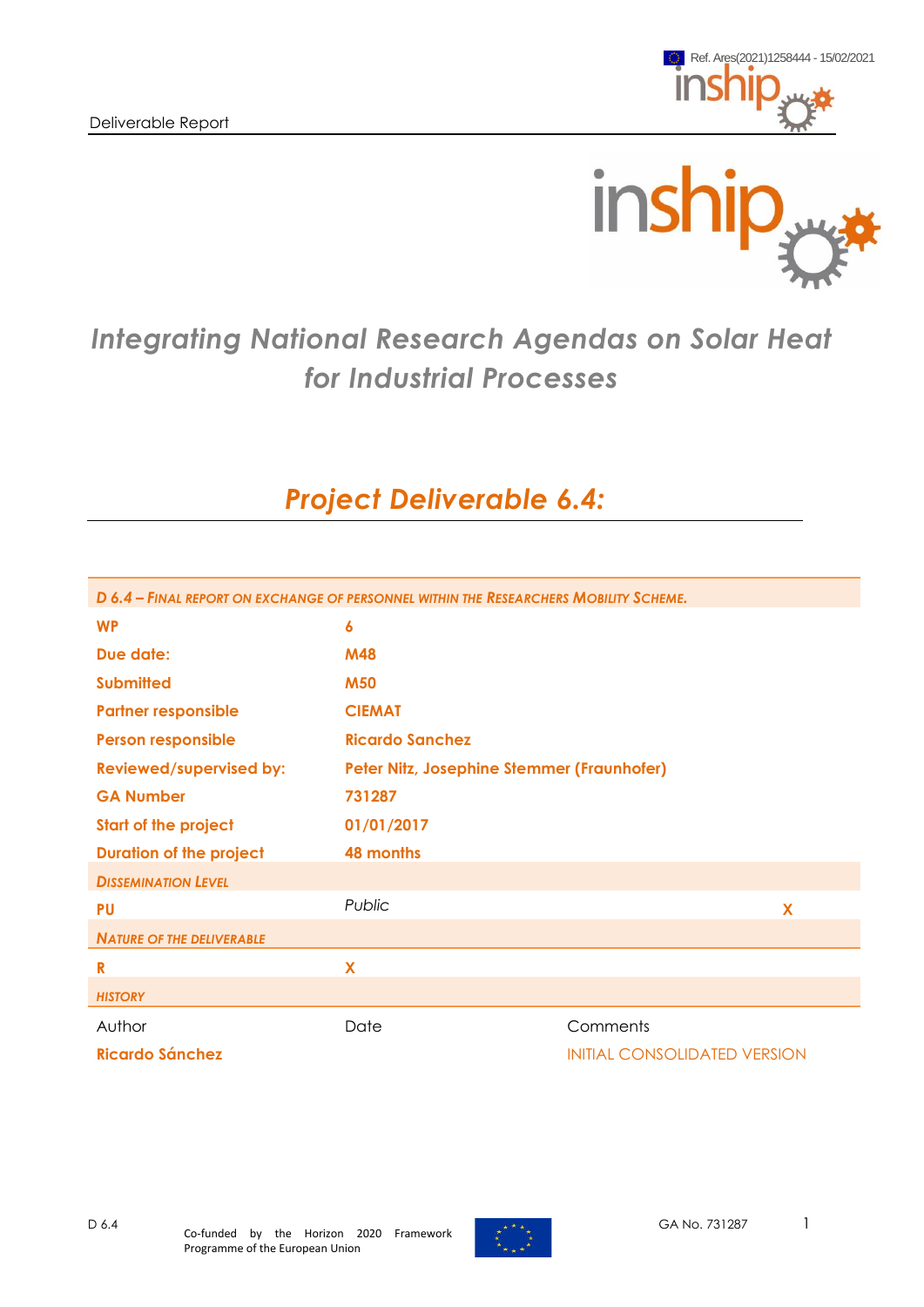

# **Contents**

| 4.1.1. |  |
|--------|--|
| 4.1.2. |  |
| 4.1.3. |  |
| 4.1.4. |  |
|        |  |

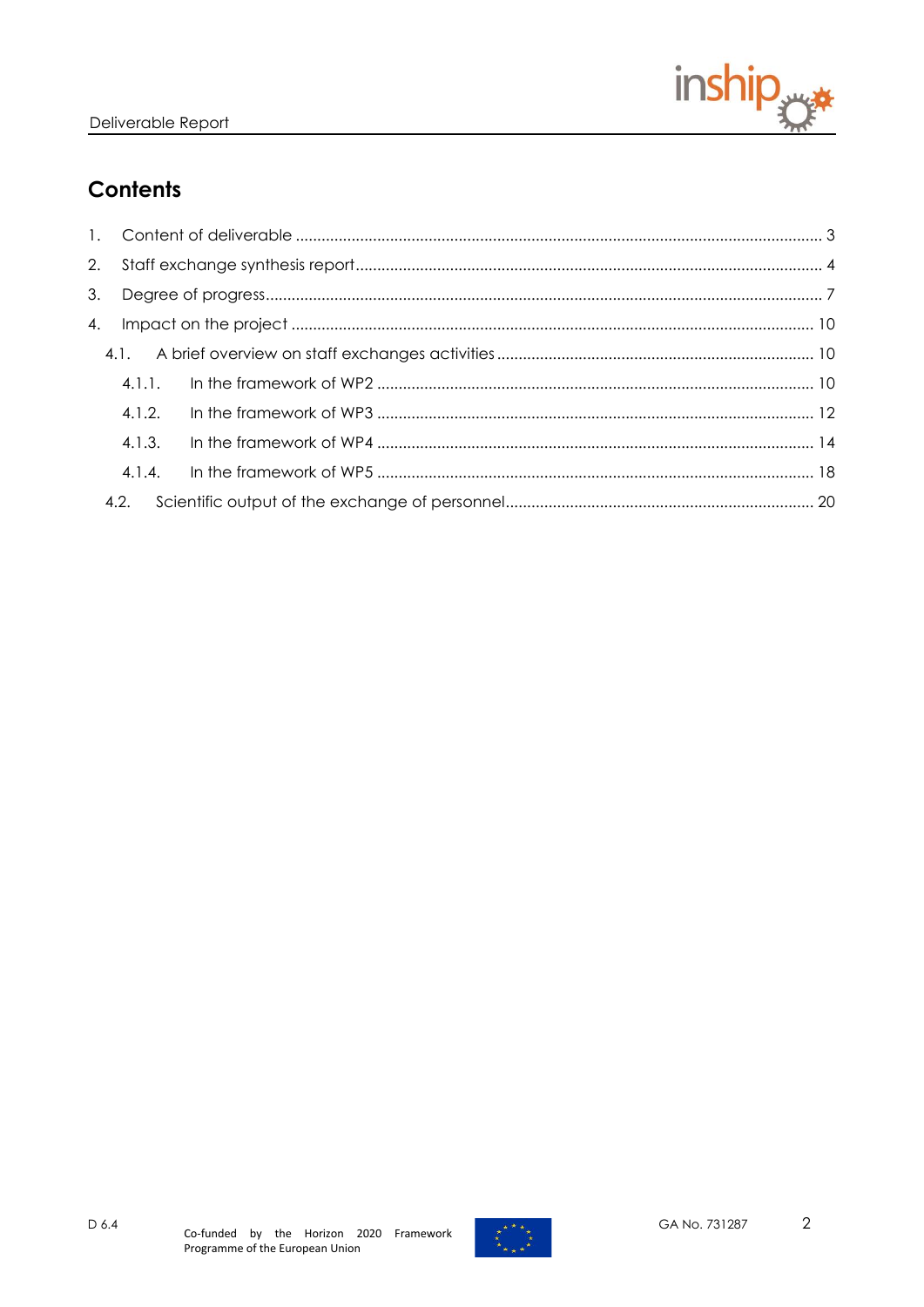

# <span id="page-2-0"></span>**1. Content of deliverable**

In this document we have tried to compile all the activity related to the Exchange of Personnel (EoP) that has been carried out in the framework of WP6 of the INSHIP project, the aim of which was none other than to support the implementation of the research activities included in the work plan of work packages 2 to 5.

The procedure established for the application, approval, and implementation of projects under this EoP programme has been described, or reference has been made to the document containing it in some cases. This report has attempted to establish the extent to which the partners have complied with the grant agreement and, finally, the impact of the exchanges on the research activities included in the work plan of work packages 2 to 5 has been described.

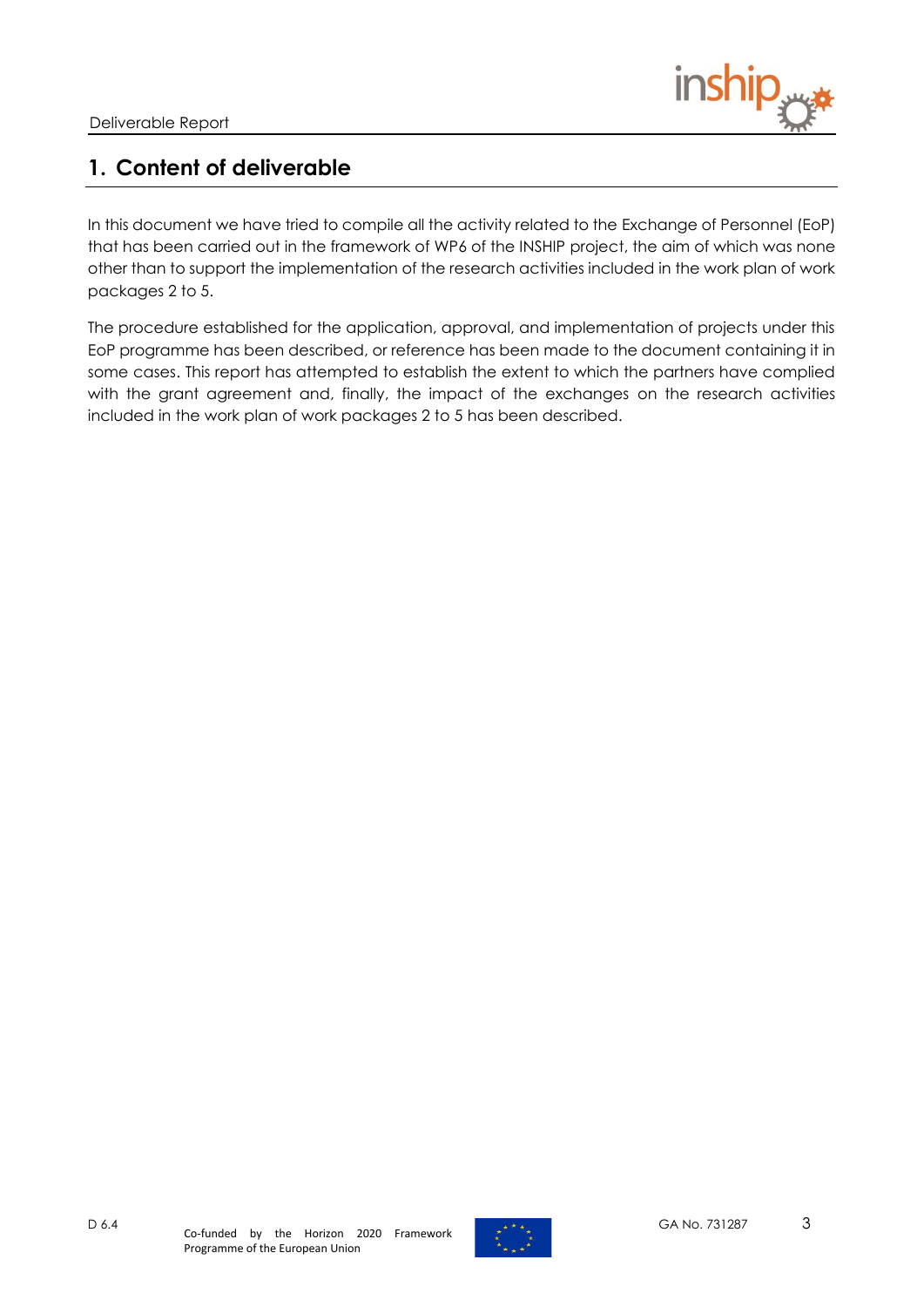

# <span id="page-3-0"></span>**2. Staff exchange synthesis report**

To manage the Research Mobility Scheme (RMScheme), INSHIP has provided a dedicated application template as well as a clear set of eligibility criteria for applicants. These have been described in detail in deliverable D6.3. Both the application template as well as the eligibility criteria have been published on the INSHIP website<sup>1</sup> and have been circulated by email among project partners.

In general, the application procedure aimed to be clear, simple, and hurdle-free requiring only a minimal set of information about the planned activities of an EoP. The application template (**[Figure](#page-3-1)  [1](#page-3-1)**) had to be filled with some general information of the staff to be exchanged as well as about the sending and hosting institutions and their relation to the involved RIs.

| <b>PUBLIC AREA</b>                                                                                                                                                                 | MEETINGS -> REPORTS -> FRANCIAL REPOSITORY -> PUBLICATIONS MULTIMEDIA -CONTACTS -> MODIFIAL ->                                                                                                                                                                                                                                                                                                                                                                                                                                                                                                                                                                                                                               |
|------------------------------------------------------------------------------------------------------------------------------------------------------------------------------------|------------------------------------------------------------------------------------------------------------------------------------------------------------------------------------------------------------------------------------------------------------------------------------------------------------------------------------------------------------------------------------------------------------------------------------------------------------------------------------------------------------------------------------------------------------------------------------------------------------------------------------------------------------------------------------------------------------------------------|
|                                                                                                                                                                                    | <b>Exchange of staff personnel</b>                                                                                                                                                                                                                                                                                                                                                                                                                                                                                                                                                                                                                                                                                           |
| Packages 2 to 5 (RTD Activities). This activity should be carried out according to the following procedures:                                                                       | The exchange of personnel within INSHIP will address the better execution of the Research Work Plan described in the Work                                                                                                                                                                                                                                                                                                                                                                                                                                                                                                                                                                                                    |
| conditions.<br>and necessary technical support during the period of mission.                                                                                                       | . Activities of the respective staff / Purpose of the mission / Duration of the mission (one week minimum)<br>. After completion of the mission, the assigned person shall write a report on his/her activities during the mission.<br>The receiving participant will be responsible for enabling implementation of the assigned person's tasks, including<br>the granting of necessary access to facilities and shall also be responsible for the respective working and safety<br>. The hosting partner will support the personnel in the logistic formalities, including working room accommodation<br>. The visiting partner will support the costs incurred for the personnel mission (travel, accommodation and living |
| expenses), using their own defined budget.                                                                                                                                         |                                                                                                                                                                                                                                                                                                                                                                                                                                                                                                                                                                                                                                                                                                                              |
|                                                                                                                                                                                    | Personal data                                                                                                                                                                                                                                                                                                                                                                                                                                                                                                                                                                                                                                                                                                                |
| Civility:                                                                                                                                                                          | Ms. © Mr. ©                                                                                                                                                                                                                                                                                                                                                                                                                                                                                                                                                                                                                                                                                                                  |
| First Name:                                                                                                                                                                        |                                                                                                                                                                                                                                                                                                                                                                                                                                                                                                                                                                                                                                                                                                                              |
| Last name:                                                                                                                                                                         |                                                                                                                                                                                                                                                                                                                                                                                                                                                                                                                                                                                                                                                                                                                              |
| E-Mail:                                                                                                                                                                            |                                                                                                                                                                                                                                                                                                                                                                                                                                                                                                                                                                                                                                                                                                                              |
| Participant Institution                                                                                                                                                            |                                                                                                                                                                                                                                                                                                                                                                                                                                                                                                                                                                                                                                                                                                                              |
| <b>Participant Country</b>                                                                                                                                                         |                                                                                                                                                                                                                                                                                                                                                                                                                                                                                                                                                                                                                                                                                                                              |
| Host Institution                                                                                                                                                                   |                                                                                                                                                                                                                                                                                                                                                                                                                                                                                                                                                                                                                                                                                                                              |
| Host Institution country                                                                                                                                                           |                                                                                                                                                                                                                                                                                                                                                                                                                                                                                                                                                                                                                                                                                                                              |
| Project Title                                                                                                                                                                      |                                                                                                                                                                                                                                                                                                                                                                                                                                                                                                                                                                                                                                                                                                                              |
| <b>Start Date</b>                                                                                                                                                                  | dd/mn/aaaa                                                                                                                                                                                                                                                                                                                                                                                                                                                                                                                                                                                                                                                                                                                   |
| End Date                                                                                                                                                                           | dd/mm/aaaa                                                                                                                                                                                                                                                                                                                                                                                                                                                                                                                                                                                                                                                                                                                   |
| Person Week*                                                                                                                                                                       |                                                                                                                                                                                                                                                                                                                                                                                                                                                                                                                                                                                                                                                                                                                              |
| Remote Working Time**                                                                                                                                                              |                                                                                                                                                                                                                                                                                                                                                                                                                                                                                                                                                                                                                                                                                                                              |
| Work Package Number                                                                                                                                                                |                                                                                                                                                                                                                                                                                                                                                                                                                                                                                                                                                                                                                                                                                                                              |
|                                                                                                                                                                                    |                                                                                                                                                                                                                                                                                                                                                                                                                                                                                                                                                                                                                                                                                                                              |
| Description of activities/Task related to                                                                                                                                          |                                                                                                                                                                                                                                                                                                                                                                                                                                                                                                                                                                                                                                                                                                                              |
| Justification of remote working time                                                                                                                                               |                                                                                                                                                                                                                                                                                                                                                                                                                                                                                                                                                                                                                                                                                                                              |
| <b>Activity Report</b>                                                                                                                                                             |                                                                                                                                                                                                                                                                                                                                                                                                                                                                                                                                                                                                                                                                                                                              |
|                                                                                                                                                                                    | Submit                                                                                                                                                                                                                                                                                                                                                                                                                                                                                                                                                                                                                                                                                                                       |
| this sense, please consider one person week for all onsite working periods from 3 to 5 labour days.                                                                                | *One person week equals to 5 labour days. One person week should be justified when a minimum of 3 days of onsite labour days at the host institution<br>have been realized, considering that one day before and one day after the mobility are also part of the mobility, even if not hosted at the institution. In                                                                                                                                                                                                                                                                                                                                                                                                          |
|                                                                                                                                                                                    | **The remote working period deals with all the preparatory work to be realized way before and after the exchange: joint work to prepare, mapping of<br>the transfer of knowledge between both partners, preparation of experiments to do during the mobility, analysis of the experiments after the mobility,<br>joint publications,  This will count for your exchange person month to declare and should be counted in the Remote working period.                                                                                                                                                                                                                                                                          |
| FRAUNHOFER CEMAT AEE INTEC FIBI LIEVORA CYI CRES ETHC CEA METU EERA CHRS DUR ENEA CHR UNINA UNIN UNIS                                                                              |                                                                                                                                                                                                                                                                                                                                                                                                                                                                                                                                                                                                                                                                                                                              |
| IST-ID - CENER - IMDEA - CTAER - TECHALIA IKA TEKNIKER - USE - CIC-ENERGIGUNE - CRANPIELD<br>INSHIP - Integrating National Research Agendas on Solar Heat for Industrial Processes |                                                                                                                                                                                                                                                                                                                                                                                                                                                                                                                                                                                                                                                                                                                              |

<span id="page-3-1"></span>**Figure 1**. A sample of the application form for the RMScheme.

<sup>1</sup> <https://inship.psa.es/private/exchange.php>

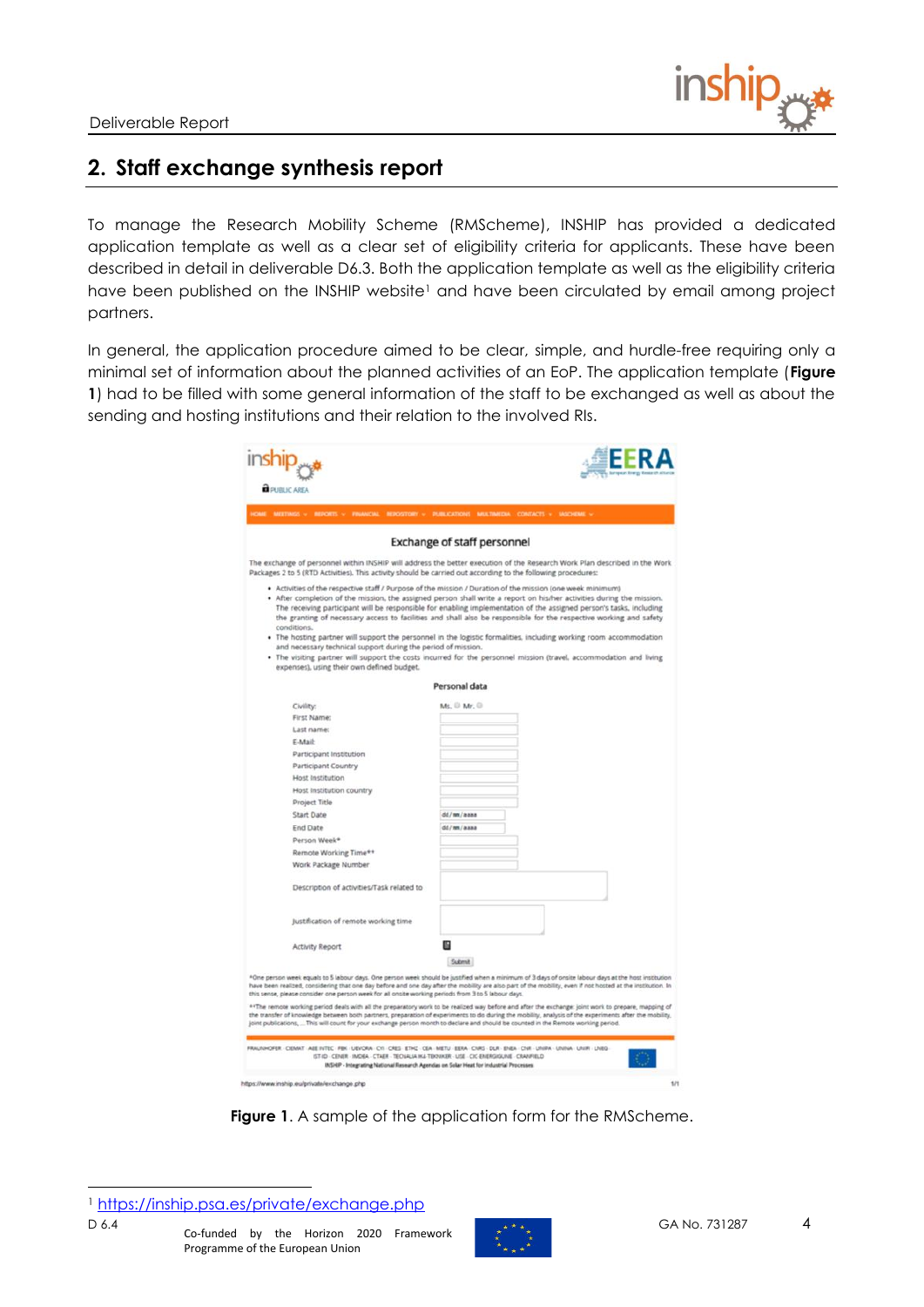

As can be seen in this figure, the request is sent electronically through the INSHIP project's website and it arrives directly to the WP6 leader.

It is only necessary to request these mobilities for those new exchanges that have not already been agreed by the partners and included in the amendment of Annex 1 of the INSHIP project (AMD-731287-19), and which are listed in [Table 1.](#page-4-0) In no case is it necessary for any evaluation board to assess the application, beyond the WP6 leader ensuring that the task to be carried out certainly corresponds to one of those described in Annex 1 of the INSHIP project (AMD-731287-19).

| Partner<br>name       | <b>Partner to</b><br>be visited | <b>Number</b><br>of weeks | Activities to be performed                                                                                                                   | <b>Specific</b><br><b>Task</b> |  |  |
|-----------------------|---------------------------------|---------------------------|----------------------------------------------------------------------------------------------------------------------------------------------|--------------------------------|--|--|
|                       | <b>CIEMAT</b>                   | $\overline{2}$            | Development of cost-effective concepts for solar steam<br>integration layout: definition of implementation and<br>experimental demonstration | Task $3.1$                     |  |  |
| <b>FISE</b>           | <b>AEE INTEC</b>                | $\overline{2}$            | Development of process integration method linking<br>simulation software on EE measures and heat storages with<br>solar simulation software  | Tasks 5.3<br>/5.5              |  |  |
|                       | <b>CIEMAT</b>                   | $\mathbf{1}$              | Definition of suitable ageing tests for industrial environment<br>conditions                                                                 | Task $3.3$                     |  |  |
|                       | <b>CEA</b>                      | $\mathbf{1}$              | Heat storage integration and simulation                                                                                                      | <b>Task 5.1</b>                |  |  |
|                       | <b>FBK</b>                      | $\overline{2}$            | Tracking system based on SMA definition of possible<br>application                                                                           | Task 3.4                       |  |  |
| <b>CIEMAT</b>         | <b>ETHZ</b>                     | 1                         | Solar fuels / Solar thermochemical production of syngas<br>assessment (WP4)                                                                  | <b>Task 4.3</b>                |  |  |
|                       | <b>CEA</b>                      | $\overline{2}$            | Heat storage integration and simulation (WP5)                                                                                                | Task 5.1                       |  |  |
|                       | <b>INTEC</b>                    | $\mathbf{1}$              | Development of methodologies for the calculation of inter-<br>dependencies between the different RES technologies<br>(WP5)                   | <b>Task 5.3</b>                |  |  |
|                       | <b>FISE</b>                     | $\overline{2}$            | Development of concepts for industrial parks (WP5)                                                                                           | Task 5.4                       |  |  |
|                       | <b>ETHZ</b>                     | 1                         | Solar Fuels / Solar thermochemical production of syngas<br>assessment (WP4)                                                                  |                                |  |  |
| <b>AEE INTEC</b>      | <b>ETHZ</b>                     |                           | Solar Metallurgy (WP4)                                                                                                                       | Task 4.1                       |  |  |
|                       | <b>CMT</b>                      | 1                         | Solar driven steam generation (WP3)                                                                                                          | <b>Task 3.1</b>                |  |  |
|                       | <b>FISE</b>                     | $\mathbf{1}$              | Balance of plant concepts (WP3)                                                                                                              | <b>Task 3.2</b>                |  |  |
| <b>FBK</b>            | <b>CIEMAT</b>                   | 24                        | Testing and validation of innovative concepts of volumetric<br>solar receivers for process heat in metallurgy (WP4)                          | <b>Task 4.4</b>                |  |  |
|                       | <b>UEVORA</b>                   | $\mathbf{1}$              | Application of SMA for quasi-static solar collector (WP2)                                                                                    | Task2.3                        |  |  |
| FBK or<br><b>CRES</b> | <b>METU</b>                     | $\mathbf{1}$              | Design of a new receiver direct flow (WP2)                                                                                                   | Task $2.1$                     |  |  |
|                       | <b>FISE</b>                     | $\mathbf{1}$              | Solar driven steam generation (WP3)                                                                                                          | Task 3.1                       |  |  |
| <b>UEVORA</b>         | <b>CIEMAT</b>                   | $\mathbf{1}$              | Thermal Energy Storage systems and storage management<br>(WP5)                                                                               | <b>Task 5.1</b>                |  |  |
|                       | <b>CEA</b>                      | 3                         | Heat storage integration and simulation                                                                                                      | Task 5.1                       |  |  |
| <b>CYI</b>            | <b>CIEMAT</b>                   | 3                         | High-concentration optics for high-temperature<br>solar<br>reactors                                                                          | <b>Task 4.4</b>                |  |  |
|                       | <b>CIEMAT</b>                   | $\overline{2}$            | Direct steam generation for industrial applications using<br>Parabolic trough and Fresnel type collectors (WP3)                              | Tasks 3.1<br>/3.3              |  |  |
| <b>CRES</b>           | AEE INTEC                       | $\mathbf{1}$              | Study on methodologies and modeling on solar cooling with<br>low temperature collectors (WP2)                                                | Task 2.1                       |  |  |
|                       | <b>AEE INTEC</b>                | 1                         | Study on methodologies and modeling on solar cooling with<br>medium temperature collectors (WP3)                                             | Task 3.1                       |  |  |
|                       | <b>CYI</b>                      | $\overline{2}$            | Development of methodologies for solar desalination for<br>Mediterranean regions (WP5)                                                       | Tasks 5.3<br>/5.5              |  |  |

#### <span id="page-4-0"></span>**Table 1**. List of exchange and mobility of research staff

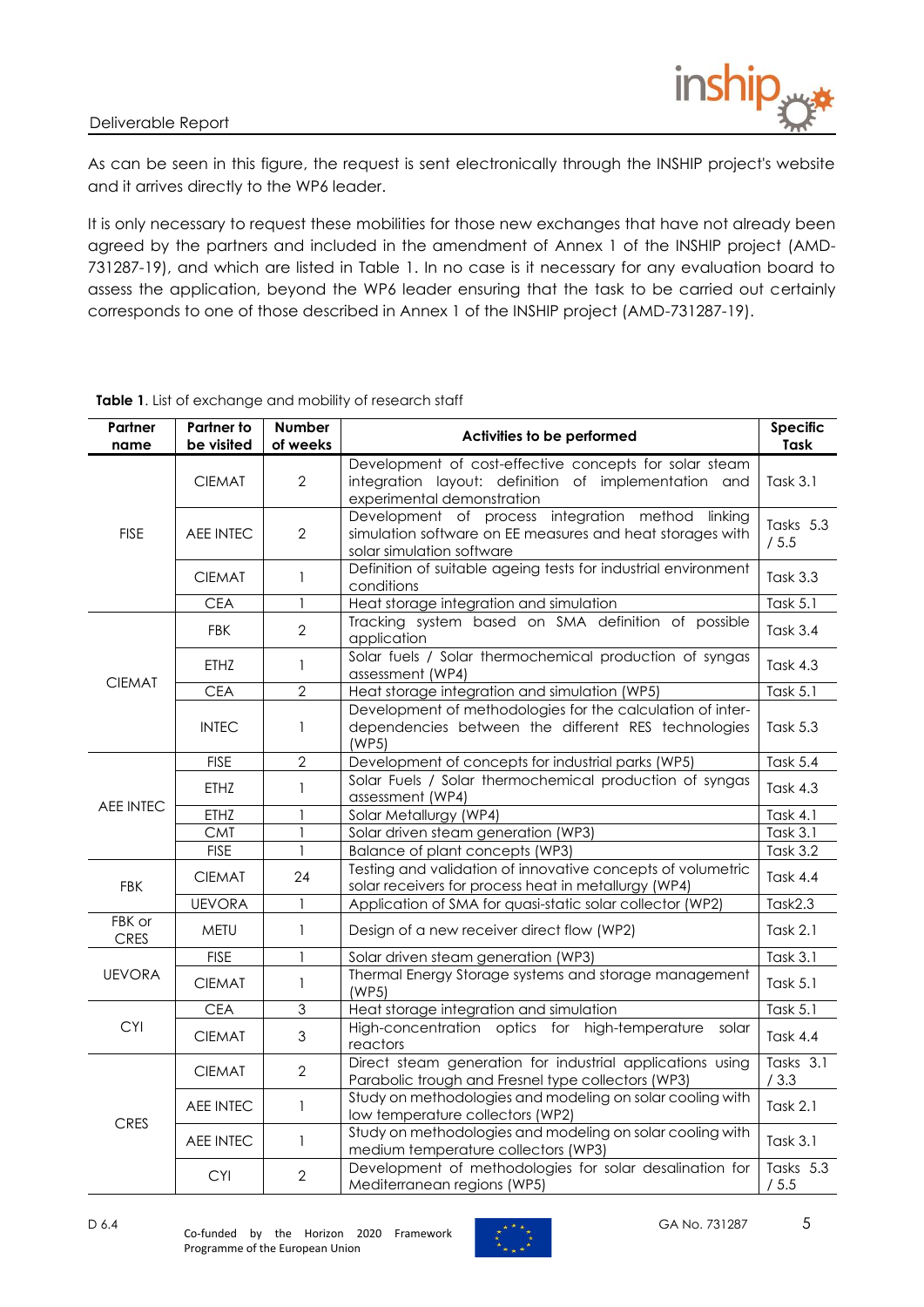

| Partner<br>name | Partner to<br>be visited | <b>Number</b><br>of weeks                                                      | Activities to be performed                                                     | <b>Specific</b><br><b>Task</b> |
|-----------------|--------------------------|--------------------------------------------------------------------------------|--------------------------------------------------------------------------------|--------------------------------|
| ETHZ            | <b>CIEMAT</b>            | Assessment of solar fuels / solar thermochemical production<br>of syngas (WP4) |                                                                                | Task $4.3$                     |
|                 | <b>UEVORA</b>            |                                                                                | Assessment of solar fuels / solar thermochemical production<br>of syngas (WP4) | Task $4.3$                     |
| <b>CEA</b>      | <b>FISE</b>              |                                                                                | Collaboration in durability and reliability tests                              |                                |
|                 | AEE INTEC                |                                                                                | Process integration and storage management activities                          | Task $5.1$                     |
|                 | ETHZ                     |                                                                                | Solar Metallurgy (WP4)                                                         | Task $4.1$                     |
| <b>METU</b>     | FTH7                     |                                                                                | Solar Lime (WP4)                                                               | Task $4.2$                     |
|                 | <b>FISE</b>              |                                                                                | Industry parks and heat distribution networks (WP5)                            | Task 5.4                       |
|                 | <b>CIEMAT</b>            |                                                                                | Activity based on drying processes                                             | Task $2.2$                     |

**Table 1**. List of exchange and mobility of research staff

As expected, during the implementation of the INSHIP project several of these mobilities were redefined, and some new ones were scheduled. As a result, the RMScheme can be considered a success.

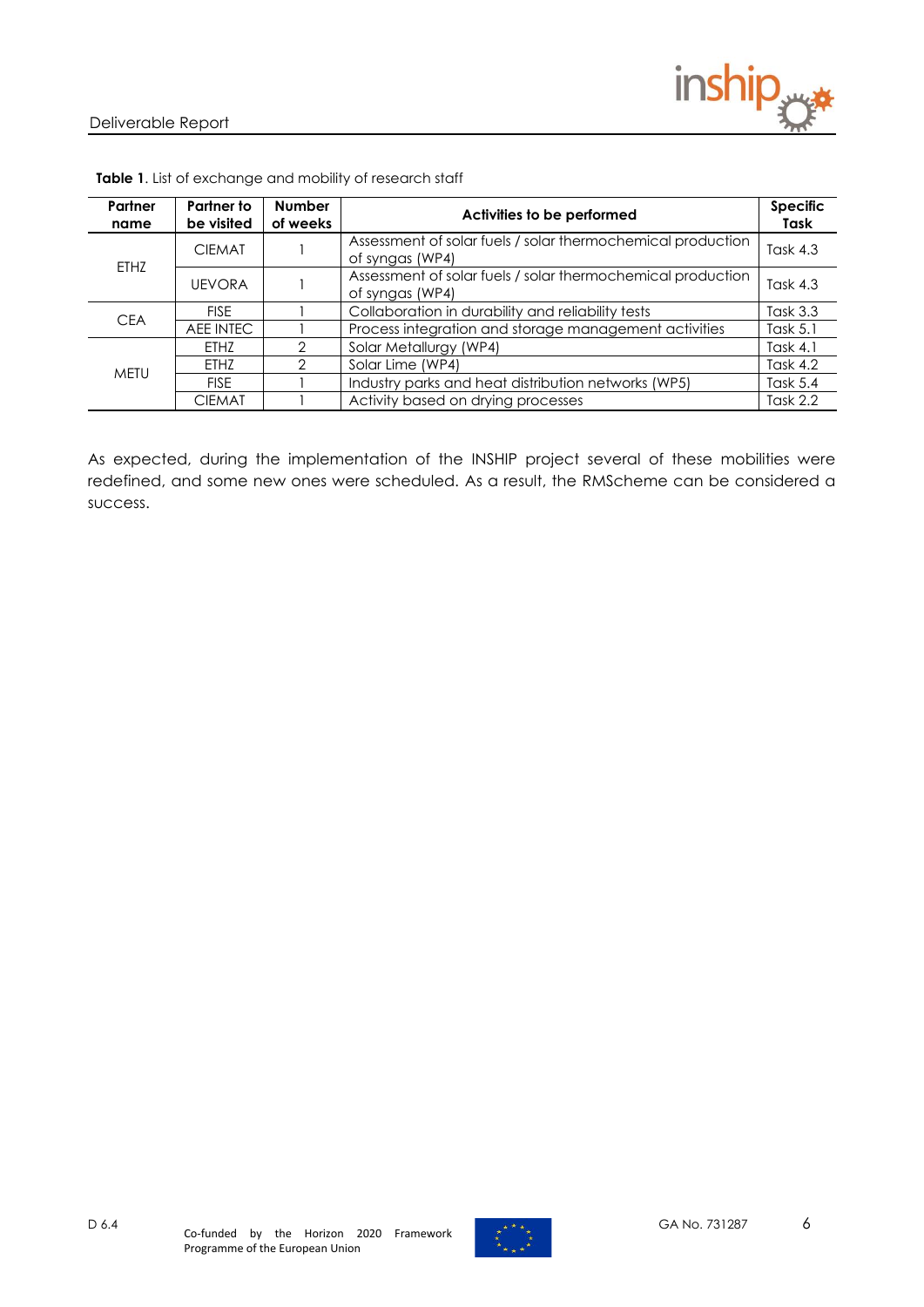

## **3. Degree of progress**

After all these changes agreed between the partners and with the consent of the WP6 leader, a total of 29 mobilities have been carried out, for a total of 40 person-weeks.

<span id="page-6-0"></span>

| <b>Mobility</b><br>no. | Project<br>month        | <b>Project Title</b>                                                                                                                                  | Home<br>Institution | Host<br>institution | <b>WP/Task related</b> | <b>Start date</b> | <b>End date</b> | Onsite<br>working<br>time <sup>a</sup> | Remote<br>working<br>time <sup>a</sup> |
|------------------------|-------------------------|-------------------------------------------------------------------------------------------------------------------------------------------------------|---------------------|---------------------|------------------------|-------------------|-----------------|----------------------------------------|----------------------------------------|
| 36                     | M9                      | Operation and measurements of Linear<br><b>Fresnel Collector facility</b>                                                                             | <b>CRES</b>         | <b>CYI</b>          | WP3, Task 3.4          | 11/09/2017        | 22/09/2017      | $\overline{2}$                         | 12                                     |
| 35                     | M14                     | Solar steam for industry (SSI)                                                                                                                        | <b>CIEMAT</b>       | <b>CRES</b>         | WP3, Task 3.2          | 03/12/2018        | 07/12/2018      |                                        | $\overline{2}$                         |
| 34                     | M <sub>26</sub>         | Cross cutting activity - New Receiver                                                                                                                 | <b>METU</b>         | <b>FBK</b>          | WP2, Task 2.2.1        | 28/01/2019        | 01/02/2019      |                                        | 4                                      |
| 38                     | M <sub>26</sub>         | Knowledge<br>WP4: Task4.1 &<br>exchange<br>particle<br>on<br><b>METU</b><br>28/01/2019<br><b>DLR</b><br>technologies for high temperature SHIP<br>4.2 |                     | 01/02/2019          |                        | 4                 |                 |                                        |                                        |
| 38                     | M <sub>26</sub>         | Knowledge<br>exchange<br>particle<br>on<br>technologies for high temperature SHIP                                                                     | <b>METU</b>         | <b>DLR</b>          | WP4: Task 4.1 &<br>4.3 | 28/01/2019        | 01/02/2019      |                                        | 4                                      |
| 40                     | M30                     | SETC - Design of new receiver direct flow                                                                                                             | <b>FBK</b>          | <b>CRES</b>         | WP <sub>2</sub>        | 03/06/2019        | 07/06/2019      |                                        | $\mathbf{0}$                           |
| 34                     | M30                     | Cross cutting activity - New Receiver                                                                                                                 | <b>METU</b>         | <b>FBK</b>          | WP2, Task 2.1.1        | 17/06/2019        | 21/06/2019      |                                        | 4                                      |
| 28                     | M30-<br>M <sub>31</sub> | Study of mirrors specular reflectance on V-<br>LABS                                                                                                   | <b>CEA</b>          | <b>FISE</b>         | WP3                    | 24/06/2019        | 05/07/2019      | $\overline{2}$                         | 4                                      |
| 15                     | $M31-$<br>M32           | <b>SMA</b>                                                                                                                                            | <b>FBK</b>          | <b>UEVORA</b>       | WP2, Task 2.3          | 29/07/2019        | 02/08/2019      |                                        | $\Omega$                               |
| 49                     | M <sub>34</sub>         | design of high-concentration<br>Conceptual<br>optics for scale-up of ceramic cavity air<br>receiver                                                   | <b>UEVORA</b>       | <b>ETHZ</b>         | <b>WP4, Task 4.4</b>   | 21/10/2019        | 25/10/2019      |                                        |                                        |
| 19                     | M35                     | Thermal Energy Storage systems and storage<br>management                                                                                              | <b>UEVORA</b>       | <b>CIEMAT</b>       | <b>WP5, Task 5.1</b>   | 20/11/2019        | 22/11/2019      |                                        | $\Omega$                               |
| 47                     | M38                     | Wetting mechanisms in MD at low driving<br>forces                                                                                                     | <b>AEE INTEC</b>    | <b>CIEMAT</b>       | WP5                    | 03/02/2020        | 18/02/2020      | $\overline{2}$                         | $\overline{2}$                         |

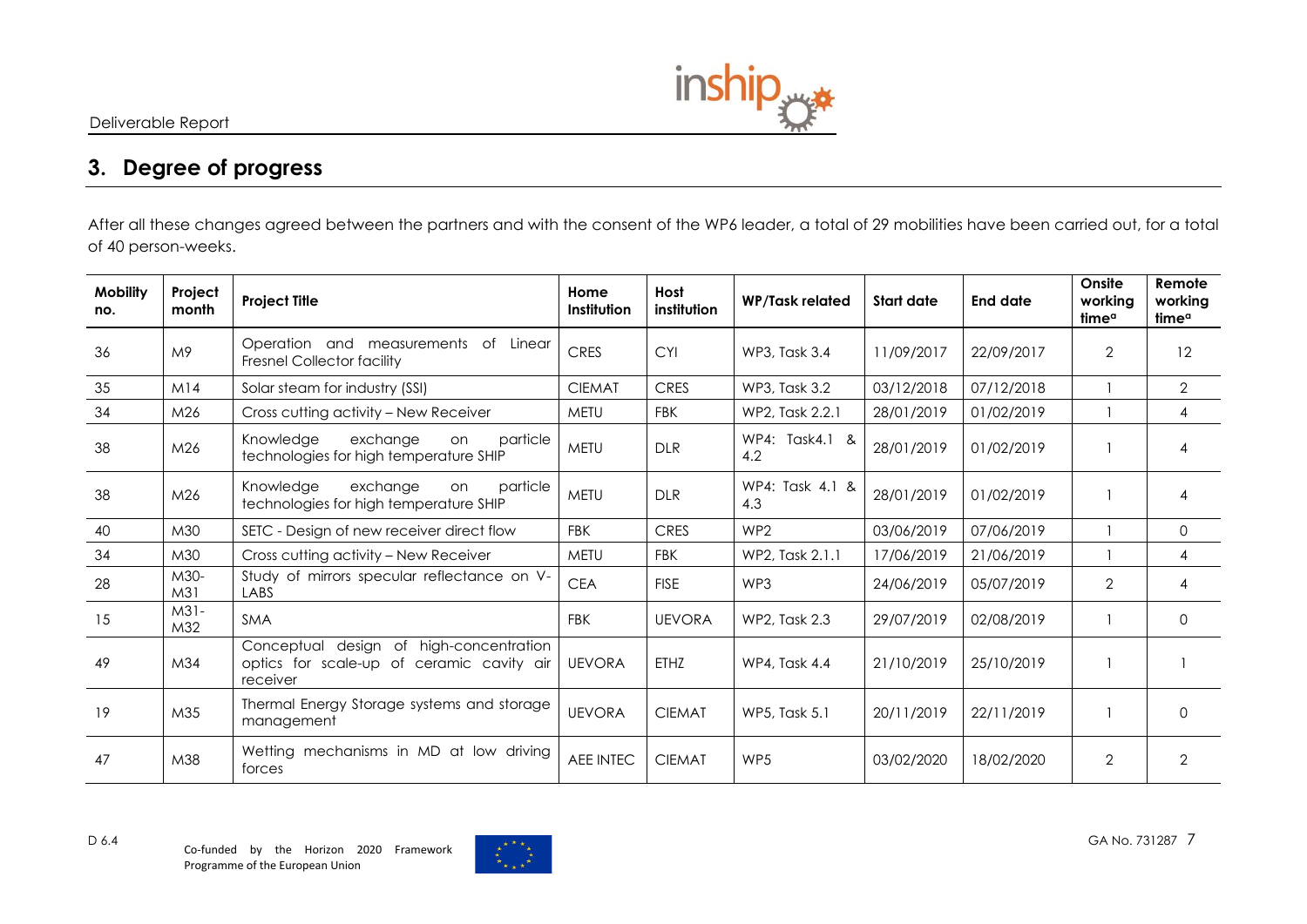

| <b>Mobility</b><br>no. | Project<br>month | <b>Project Title</b>                                                                                                                                                                           | Home<br>Institution                                                                                                   | Host<br>institution | <b>WP/Task related</b> | Start date     | <b>End date</b> | Onsite<br>working<br>time <sup>a</sup> | Remote<br>working<br>time <sup>a</sup> |
|------------------------|------------------|------------------------------------------------------------------------------------------------------------------------------------------------------------------------------------------------|-----------------------------------------------------------------------------------------------------------------------|---------------------|------------------------|----------------|-----------------|----------------------------------------|----------------------------------------|
| $\overline{2}$         | M38              | Development of process integration method<br>linking simulation software on EE measures<br>and heat storages with solar simulation<br>software                                                 | <b>FISE</b>                                                                                                           | <b>AEE INTEC</b>    | WP5, Task 5.3 &<br>5.5 | 17/02/2020     | 28/02/2020      | $\overline{2}$                         | $\overline{2}$                         |
| 51                     | M43              | <b>HEAT PIPE PCM</b>                                                                                                                                                                           | <b>FBK</b>                                                                                                            | <b>UEVORA</b>       | WP2, Task 2.1.1        | 20/07/2020     | 31/07/2020      | $\overline{2}$                         | 3                                      |
| 52                     | M43              | LowSHIP - Development of a radiative heat<br>transfer model of the ETC collector with<br>internal reflectors                                                                                   | <b>CRES</b>                                                                                                           | <b>METU</b>         | WP2, Task 2.1          | 21/07/2020     | 24/07/2020      | 1                                      | $\overline{2}$                         |
| 41                     | M45-<br>M46      | Comparison of the modelling technics for<br>linear Fresnel collectors for heat processing in<br><b>CYI</b><br><b>FISE</b><br>WP3, Task 3.4<br>09/09/2020<br>05/10/2020<br>the real environment |                                                                                                                       |                     |                        |                |                 |                                        |                                        |
| 53                     | M45              | LowSHIP2 - Development of a radiative heat<br>transfer model of the ETC collector with<br>internal reflectors                                                                                  | <b>CRES</b>                                                                                                           | <b>METU</b>         | WP2, Task 2.1          | 30/09/2020     | 02/10/2020      |                                        | 3                                      |
| $\overline{4}$         | M47              | Exchange on Thermal Energy Storage                                                                                                                                                             | WP4, Tasks 4.1,<br>4.2 & 4.3<br><b>FISE</b><br><b>CEA</b><br>02/11/2020<br>13/11/2020<br>WP5, Tasks 5.1,<br>5.3 & 5.4 |                     | $\overline{2}$         | $\overline{2}$ |                 |                                        |                                        |
| 43                     | M47-<br>M48      | Development of interface for ray tracing on<br>GPU in Tonatiuh                                                                                                                                 | <b>CYI</b>                                                                                                            | <b>FISE</b>         | WP4, Task 4.4          | 23/11/2020     | 04/12/2020      | $\overline{2}$                         | $\overline{2}$                         |
| 48                     | M47-<br>M48      | Flux characteristics of the solar tower at IMDEA<br>Energy                                                                                                                                     | <b>ETHZ</b>                                                                                                           | <b>IMDEA</b>        | WP4, Task 4.3 &<br>4.4 | 27/11/2020     | 10/12/2020      | $\mathbf{1}$                           | $\Omega$                               |
| 37                     | M47-<br>M48      | Knowledge exchange on modeling tools for<br>high-flux solar optics and solar receivers                                                                                                         | ETHZ                                                                                                                  | <b>UEVORA</b>       | WP4, Task 4.4          | 24/11/2020     | 10/12/2020      | $\mathbf{1}$                           | 0                                      |
| 31                     | M47-<br>M48      | Knowledge exchange on high temperature<br>heat transfer media for SHIP, including solid<br>particles and air                                                                                   | <b>METU</b>                                                                                                           | ETHZ                | <b>WP4, Task 4.2</b>   | 30/11/2020     | 09/12/2020      | $\overline{2}$                         | 3                                      |
| 42                     | M47-<br>M48      | Development of optical layout of heliostat<br>field for the specific high-temperature<br>thermochemical processes                                                                              | <b>CYI</b>                                                                                                            | <b>UEVORA</b>       | WP4, Task 4.4          | 30/11/2020     | 04/12/2020      | $\mathbf{1}$                           |                                        |

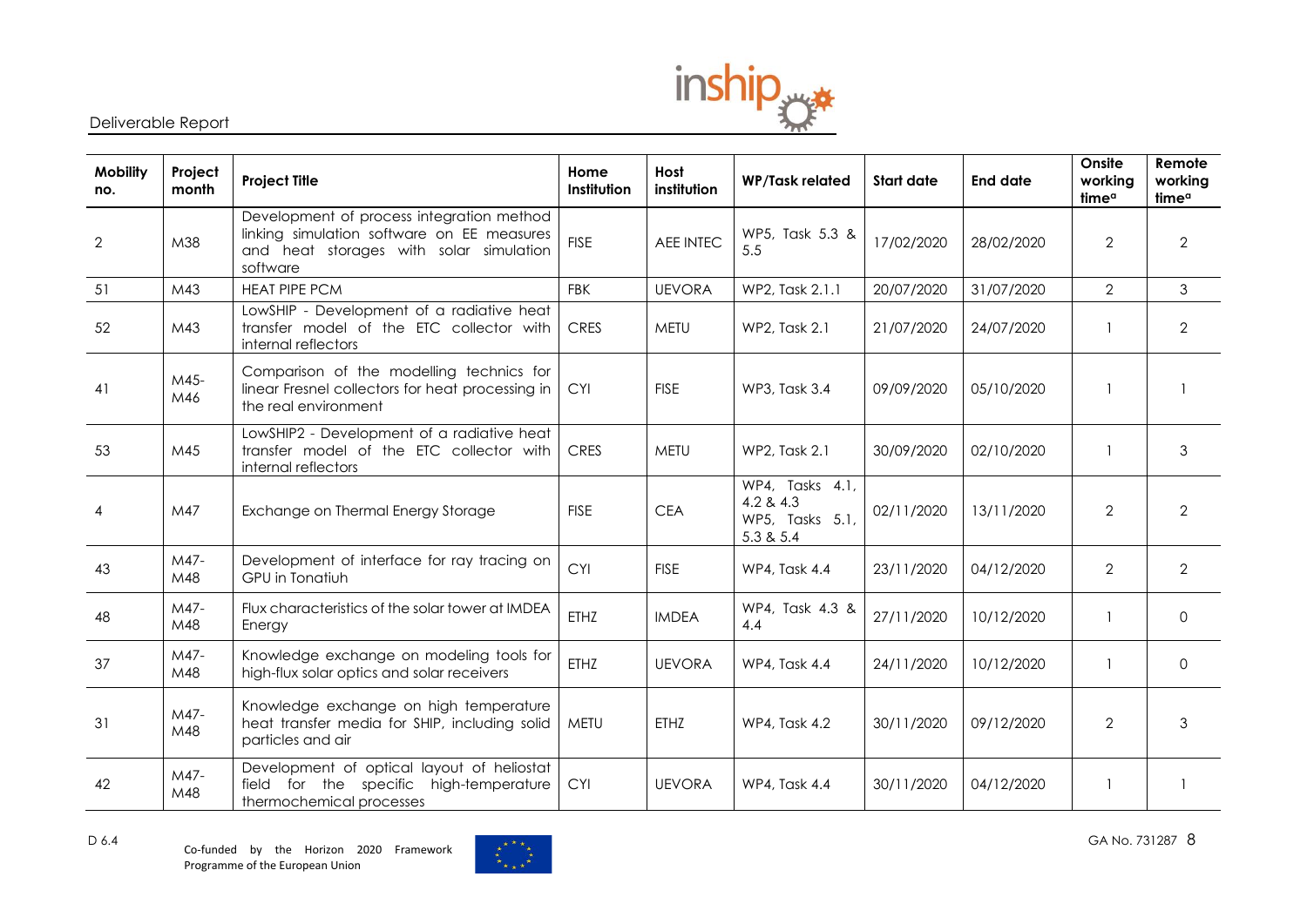

| <b>Mobility</b><br>no. | Project<br>month | <b>Project Title</b>                                                           | Home<br>Institution | Host<br>institution | <b>WP/Task related</b>  | Start date | End date   | Onsite<br>working<br>timeª | Remote<br>working<br>timeª |
|------------------------|------------------|--------------------------------------------------------------------------------|---------------------|---------------------|-------------------------|------------|------------|----------------------------|----------------------------|
| 54                     | M48              | <b>DISHVR</b>                                                                  | <b>FBK</b>          | <b>CYI</b>          | WP4, Task 4.3           | 03/12/2020 | 10/12/2020 |                            |                            |
| 55                     | M48              | GreekSHIPs - Performance assessment of a<br>SHIP simulation study in Greece    | <b>CRES</b>         | AEE-INTEC           | WP3, Task 3.2           | 07/12/2020 | 18/12/2020 | $\overline{2}$             | ۰.                         |
| 3                      | M48              | Definition of suitable ageing tests for industrial<br>environment conditions   | <b>FISE</b>         | <b>CIEMAT</b>       | WP3, Task 3.3           | 11/12/2020 | 17/12/2020 |                            |                            |
| 3                      | M48              | Definition of suitable ageing tests for industrial<br>environment conditions   | <b>FISE</b>         | <b>CIEMAT</b>       | WP3, Task 3.3           | 11/12/2020 | 17/12/2020 |                            |                            |
|                        | M47-<br>M48      | Business Models, Economic Assessment, Solar<br>Payback (SPB) Online Calculator | AEE INTEC           | <b>FISE</b>         | WP5, Tasks 5.3 &<br>5.4 | 15/11/2020 | 22/12/2020 | $\overline{2}$             |                            |
| 56                     | M47              | Comparison of two reactor configurations for<br>carbonate mineral calcination  | <b>CIEMAT</b>       | <b>UEVORA</b>       | WP4, Task 4.4           | 15/11/2020 | 30/11/2020 | $\overline{2}$             |                            |

<sup>a</sup> in person-week(s)

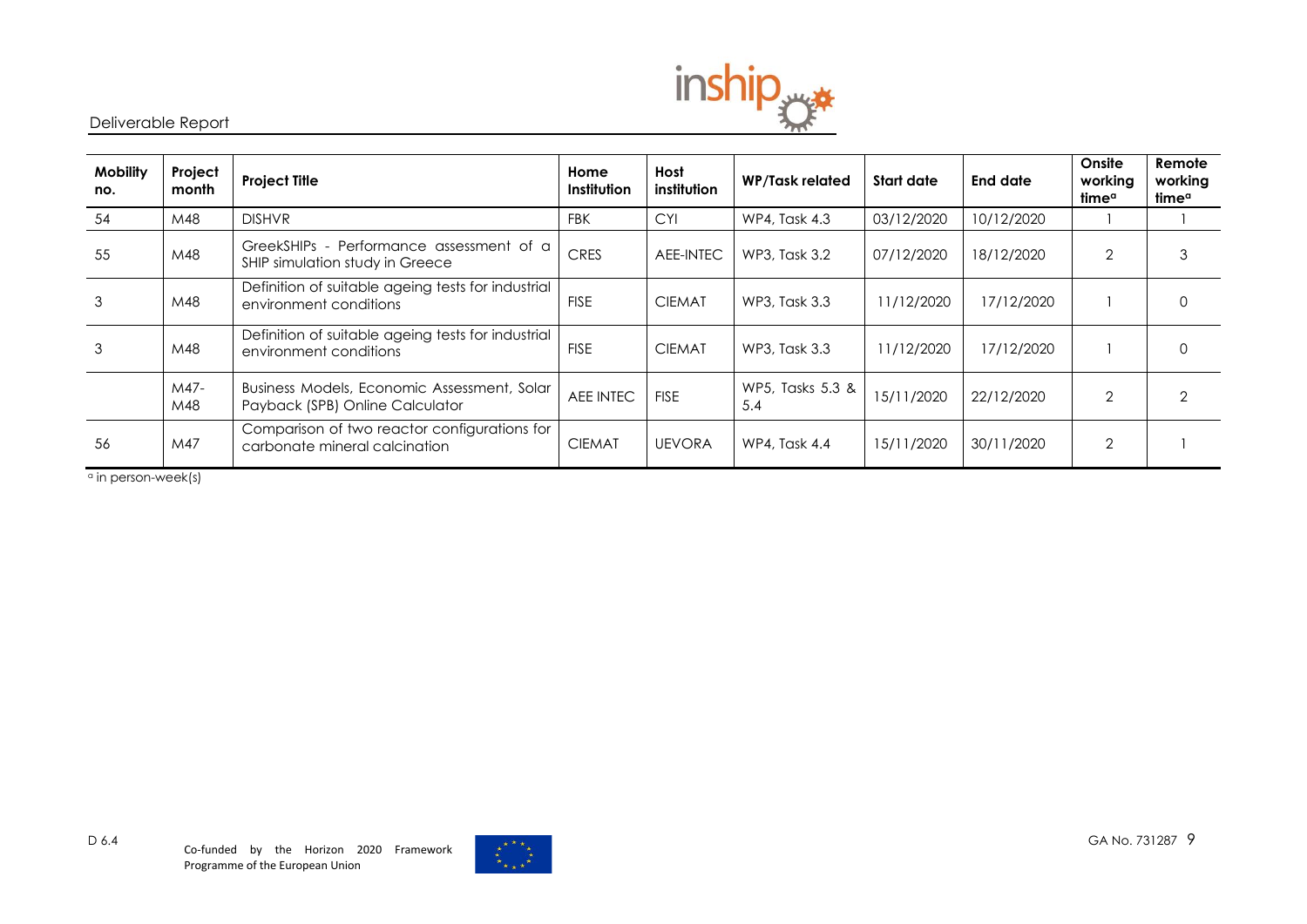

# <span id="page-9-0"></span>**4. Impact on the project**

In general, the staff exchange programme can be regarded as highly beneficial for involved RIs. It was successfully launched and was able to motivate a large number of RI staff to engage, travel and share their knowledge within the SHIP community.

## <span id="page-9-1"></span>**4.1. A brief overview on staff exchanges activities**

### <span id="page-9-2"></span>**4.1.1. In the framework of WP2**

#### **4.1.1.1. Cross cutting activity – New Receiver (mobility number 34)**

**METU** participated in this mobility, and worked closely with **FBK** with the following objectives:

- · To exchange fundamental and cross-cutting knowledge on solar receiver applications to benefit METU-GÜNAM and FBK.
- To more fully explore solar receiver design and applications with the help of experience and instruments available in FBK. Improvement and re-verification of current theoretical model using alternative software and/or experimentation.
- To more fully involve INSHIP networking partners in research activities.

The knowledge gained from the activity have increased the METU-GÜNAM's scientific excellence in the following tasks:

- Task 2.1 modelling, simulation and performance estimation of the ETC/PTC collector fields operating at low temperatures (80-150°C) and with no phase-change. combined with a waste-water sludge dryer or with different loads.
- Task 2.1 / Task 2.2 combining the collector field with a storage element and a load such as a waste-water sludge dryer. Control system and flow circuitry design of solar thermal power plants for SHIP applications.

#### **4.1.1.2. SETC (mobility number 40)**

A key element to facilitate the use of evacuated tube solar collectors in the industrial processes is the use back reflectors to enhance the temperature and improve efficiency. The optical design of those reflectors inserted in the evacuated tube can have an impact in terms of the collector performance (annual energy yield and efficiency at operation temperature), cost (materials and manufacturing), and occupied space. Extensive work has been done by CRES on the use of CPC collector in an evacuated tube, using computational analysis and optical simulations. In this mobility, **FBK** adapts the computational protocol developed by **CRES** to explore the efficiency of a collector based on simplified geometry and estimate the effect of the degradation of the mirror reflectance on the efficiency of the collector. FBK developed and studied simplified mirror profiles to increase efficiency and reduce production cost.

The results of the mobility reveal that just inserting an angular mirror with an angle 90 on the semicircular reflector and beneath the collector receiver increase in sensible mode the efficiency of the evacuated tube with semi-circular mirror (widely diffuse) obtaining performance quite similar to the CPC mirror. The innovation looks easy to embed under the optical point of view on a wide range of geometry of the evacuated tube. Therefore, the hybrid geometry looks more comfortable to be tested inside the subtask 2.1.1. Moreover, the flexibility of this geometry can be a great advantage

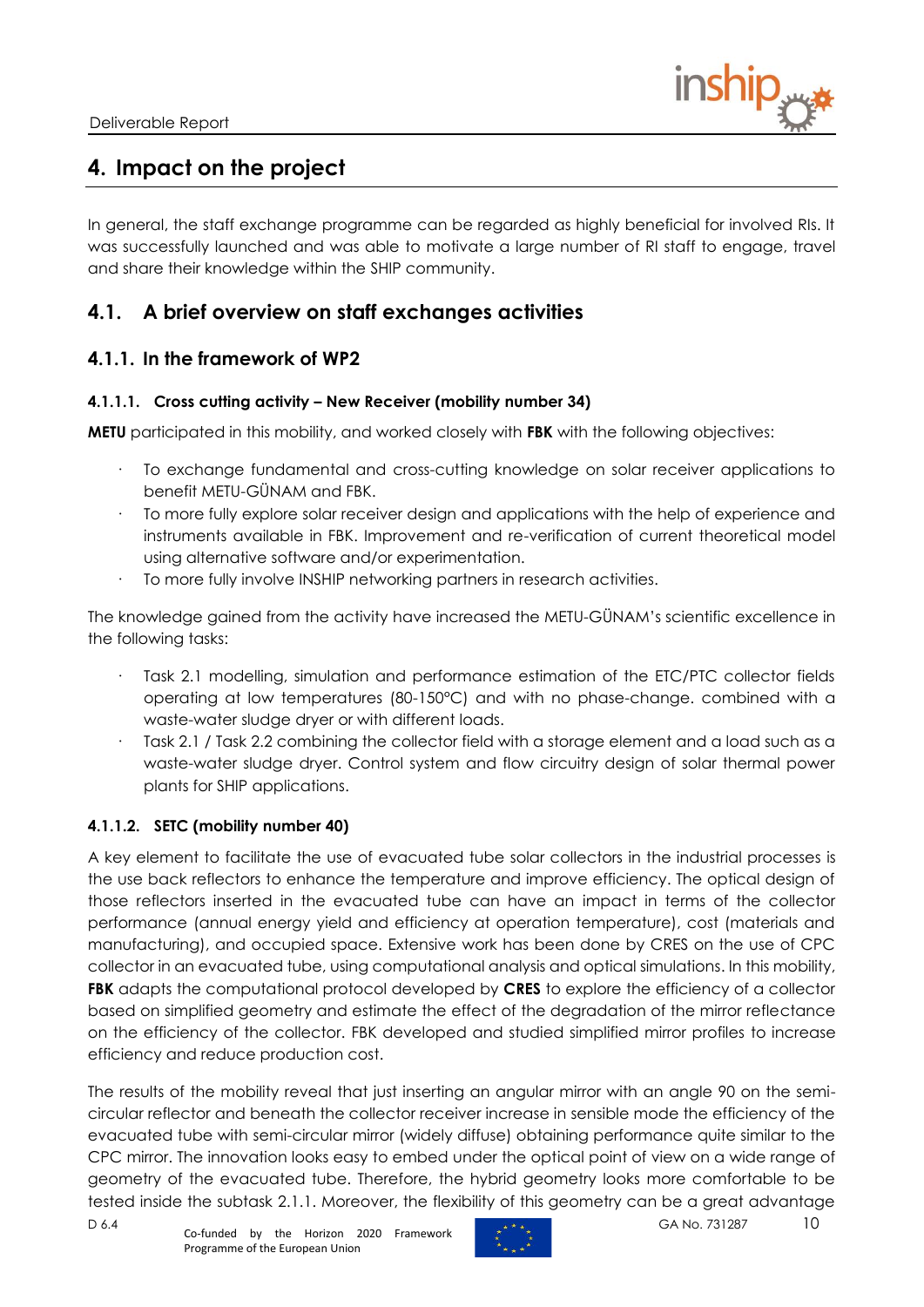

in terms of the modularity of the collector subtask 2.3.2. The computational activity on the effect of the ageing of the performance of the reflector (dust) demonstrates the mirror embedded in the evacuated tube is the best way to keep constant the efficiency of the collector in the time (durability).

### **4.1.1.3. Shape Memory Alloys, SMA (mobility number 15)**

An important issue with stationary high-performance collectors is the stagnation temperature that can go up to a few hundred degrees. This can generate internal pressures higher than the rating pressure of the hydraulic circuit when water is used, temperatures higher than the thermal oils working temperature limits, or even higher than the survival temperature of the tubes. Also, the collector components can be damaged if submitted to these temperatures over an extended period. In the case of a no-flow or low-flow condition, an overheating protection strategy must act. For this reason, the main target of this exchange is the use of Shape Memory Alloys (SMA) as actuators of the solar reflector is to avoid the risk of stagnation condition, automatic defocusing the reflector from the receiver.

The mobility action has been dedicated to the study of the reflector for direct flow evacuated tubular collector of subtask 2.3.1 of INSHIP project. The research of **FBK** has been performed in collaboration with **UEVORA** to design and find a solution to use these SMAs as actuators of CPC reflector. The mobility activity allowed the demonstration that SMA material with a proper set up can be used as actuators for anti-stagnation. This has been proved in the laboratory and also under sun irradiation in the PECS installation located at Universidade de Évora.

### **4.1.1.4. HEAT PIPE PCM (mobility number 51)**

The solar collector for low temperature is the more diffused collectors in solar thermal applications. Unfortunately, solar energy is an intermittent source of energy and this is a technological barrier for the implementation of solar thermal energy in several industrial processes. Three key elements are necessary to facilitate the use of evacuated tubular collectors in the industrial field one is the providing of heat with a stable temperature, the second is the improvement of the efficiency of the whole system and the last identify new applications for SHIP technology. For this reason, in this mobility, **FBK** collaborates with **UEVORA** to study the solar collector system based on the evacuated tube (ET) developed to sterilize the mask tissue used against Coronavirus. To improve the efficiency, the stability and the managing of the solar system, the researchers embedded in a standard ETC collector, a swirler device, PCM materials (functional energy storage), and a low cost of irradiance sensor (using CPM sensors).

The results of mobility reveal that the carnauba was can fully melt by the heat of a solar collector at the temperature of 83-85°C. This allows the storage of energy by latent heat. Therefore, inserting a bag of carnauba wax in the evacuated tube is possible to increase the energy storage of solar collector. We estimate that constant time for ETC without PCM is 7.5·10<sup>4</sup> and with PCM 9·10<sup>4</sup> indicating that PCM act as energy storage. Moreover, the solar system with and without PCM can heat the air of sterilizer at a temperature higher of 55°C indicating that the system can be used to for sterilization (in terms of temperature) of the mask tissue against Coronavirus.

#### **4.1.1.5. LowSHIP and LowSHIP2 (mobility number 52 and 53)**

This activity focussed on assisting the development and validation of a radiative heat transfer model of an ETC collector with internal reflectors, of various geometries; and defining the structure and the detailed steps of the model development, the model verification, and the parametric analysis.

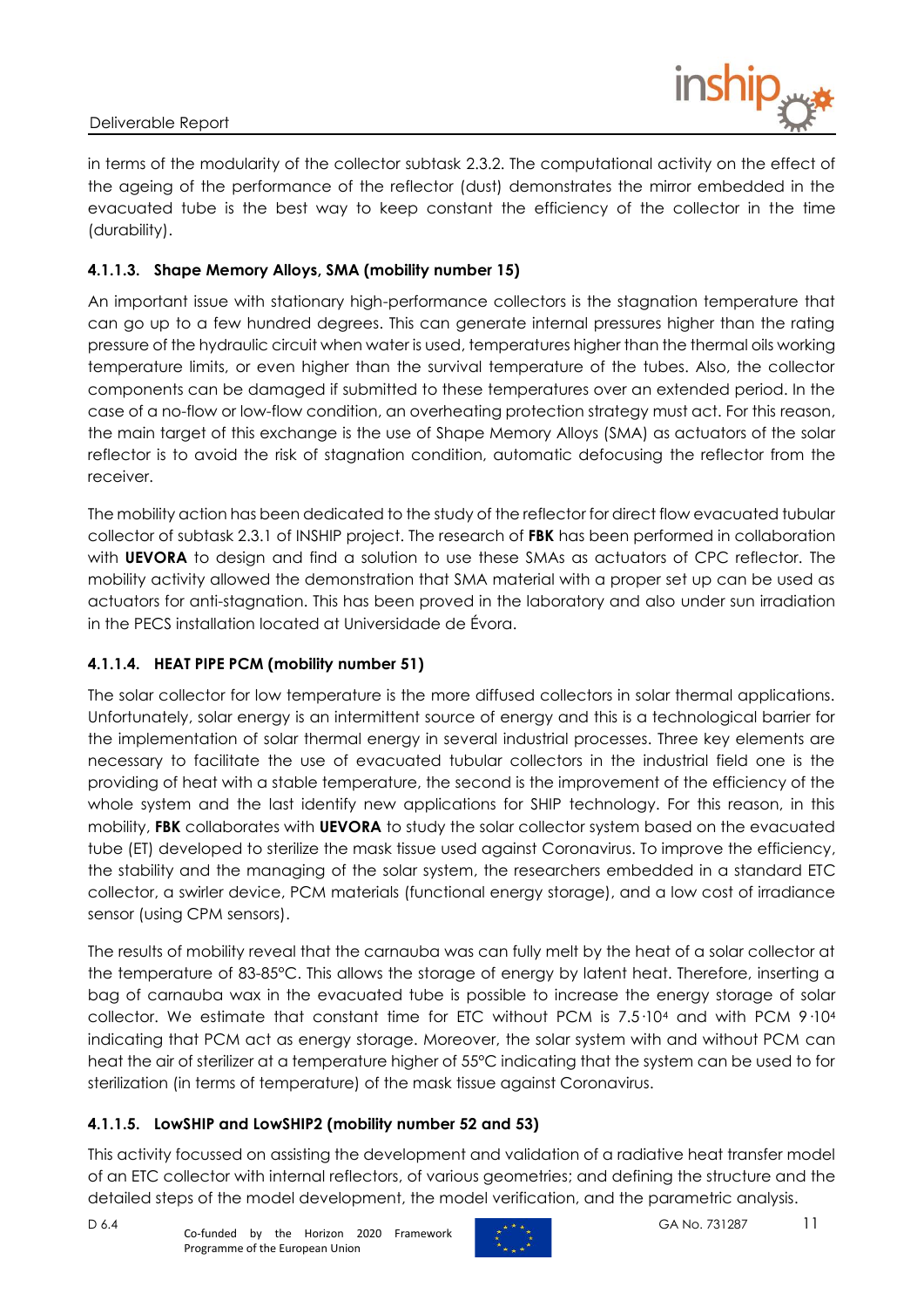

The novel research work that has been implemented during WP2, Task 2.1 was taken one step further by this mobility action in which **METU** developed a radiative heat transfer model using COMSOL software, without taking into consideration the reflectors' emissivity. Since this model uses the same initial conditions and assumptions with Tonatiuh software, it is compared with the model developed in Tonatiuh. In this way, the radiative heat transfer model that has been developed by METU in COMSOL software will be compared towards the Tonatiuh model developed by **CRES**. At a first glance, these two software produce similar results without any substantial deviation between them. This should be expected and shows that both models are reliable.

## <span id="page-11-0"></span>**4.1.2. In the framework of WP3**

#### **4.1.2.1. Operation and measurements of Linear Fresnel Collector facility (mobility number 36)**

The activities of the exchange aimed at:

- · Operating a Linear Fresnel Collector under real environment conditions
- · Performing an evaluation of the LFC and a thermal performance characterization
- Comparing the optical models
- · Checking the theoretical models by comparing the results with the measurements

The technology of the Concentrating Solar Collector lies in the operational range of 150-400°C and the investigated Linear Fresnel Collector is installed in a building roof. The validation of theoretical models, the performance evaluation of the LFC installed on the roof of a public building (the KEPA School building) in Nicosia (Cyprus), and the exchange of know-how between **CRES** and **CYI** personnel are the main achievements of this exchange. As a result, the use of the exchange results and experience gained can contribute to the Task 3.4 objectives and on potential improvements of the LFC facility.

#### **4.1.2.2. Solar steam for industry, SSI (mobility number 35)**

The objective of the exchange was to review, complete and validate a software tool for dimensioning solar thermal energy supply systems in industrial processes within the temperature range 90°C to 300°C. **CRES** is in charge of the main activity as responsible of Task 3.2 (to be completed in Month 24) and **CIEMAT** is one of the partners involved in this task, which is supporting CRES in the preparation of this software tool.

The completion of the tool, which has been prepared in an Excel format, is one of the activities committed in the Task 3.2 of the project. The tool will be useful for the pre-dimensioning of solar systems for industrial process heat applications in the medium temperature range, considering actual and reliable data of parabolic troughs available in the market and available heat transfer fluids to be used in the solar field.

#### **4.1.2.3. Study of mirrors specular reflectance on V-LABS (mobility number 28)**

The main objectives of the exchange were to use the V-LABS (very-low-angle beam spread) equipment. This equipment is an experimental setup to measure/assess the specular reflectance for reflector materials and soiled reflectors, regarding their specular reflectance properties and the estimation of the amount of radiant flux reaching a given target area. Most important, this setup can measure the specular reflectance peak distribution with an accuracy of 0.03 mrad. We have used this setup with different degraded mirror (low and high natural dust, different sand and particles impacts, etc.). The aim was to study the specular reflectance peak for these samples, to conclude if

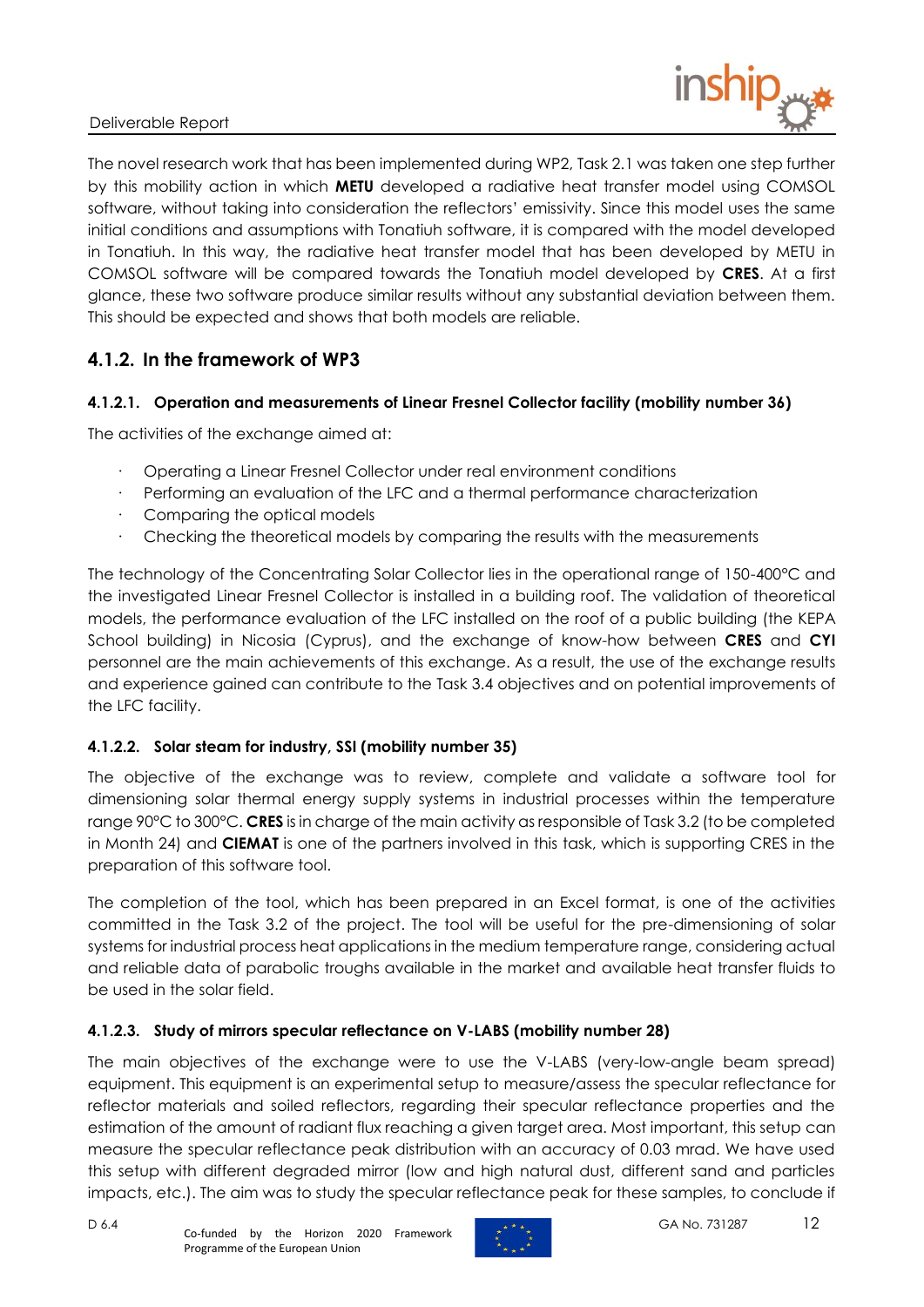

standard measurement methods actually used at CEA are pertinent. These results give estimations for the suitability of different mirror materials as candidates for CSP/CPV primary optics.

The main scientific advances achieved are mostly focused on the solar mirrors characterization methods. **CEA** improved the knowledge on the measurement of spectral and specular reflectance form solar mirrors of several type (glassed, polymeric, silvered or aluminized etc.) using a CCD camera. As example, CEA has now a better knowledge of the impact of bright pictures, black pictures, and temperature control of the CDD camera. All these parameters affect the digital noise, which impact the measurement quality too. As example, the numerical treatment wrote during this exchange, with the help of researchers working at **FISE**, improved of two log (10-1 to 10-3) the camera sensitivity by taking into account the parameters cited above. At the same time, the results obtain with this exchange, improve CEA's knowledge of the spectral effect of the dust and corrosion deposited on solar mirrors.

#### **4.1.2.4. Comparison of the modelling technics for linear Fresnel collectors for heat processing in the real environment (mobility number 41)**

The main objective of the remote mobility is to refine the quasi-dynamic modelling of the Fresnel collectors exposed in real environment based on the ISO9806. Methodologies from **FISE** and **CYI** were compared in order to consider the aspect of soiling, tracking efficiency and asymmetric behaviours. New variables have been added to the equation in order to better fit to the outlet temperature based on a registered data sample every 15s or 30s. More than 50 days of experiments were used involving the off-line ray tracing modelling (Incident Angle Modifiers) and HTF properties. The real time data enclosed the flow rate of the HTF loop, inlet and outlet temperatures. A weather station provided the ambient temperature and a pyrheliometer, the DNI. The data sets were compiled altogether on a same time base to improve the ISO9806 modelling.

The main achievement was the decrease of the RMS on predicted outlet temperature compared to the real one of the collector for the recorded days. It started from a rough application of ISO9806 RMS varies between 1.97°C and 2.24°C, without considering reflectometry nor tracking errors. The IAMs are not corrected either but considered as a result of the ray-tracing modelling. Applying the methodologies from both Institute, the RMS decreases to 0.99°C (RealTrackEff for The Cyprus Institute) and 1.48°C (ParaID from Fraunhofer ISE). The methodologies in force undoubtedly help to improve the modelling of Fresnel collectors in real environment, notably for controls and power prediction purpose. This work shall thus enhance the reliability of the small collectors for heat-processing (150°C-400°C). It takes also into account the issue of soiling that is part of the scope of the WP3, Task 3.4.

#### **4.1.2.5. Performance assessment of a SHIP simulation study in Greece, GreekSHIPs (mobility number 55)**

This mobility action was focussed on:

- · discussing the development process of a Polysun simulation model regarding a real SHIP case study in Greece,
- refining the input parameters of the simulation model,
- · qualitatively assessing the results of the simulation model, and
- discussing the next steps of the energy performance simulation, i.e., the cost efficiency of the system.

The impact of this mobility action, apart from the close collaboration of **CRES**, **FISE**, **AEE INTEC** and **CYI**, is that the model was screened from 3 other scientists that spotted some points that needed

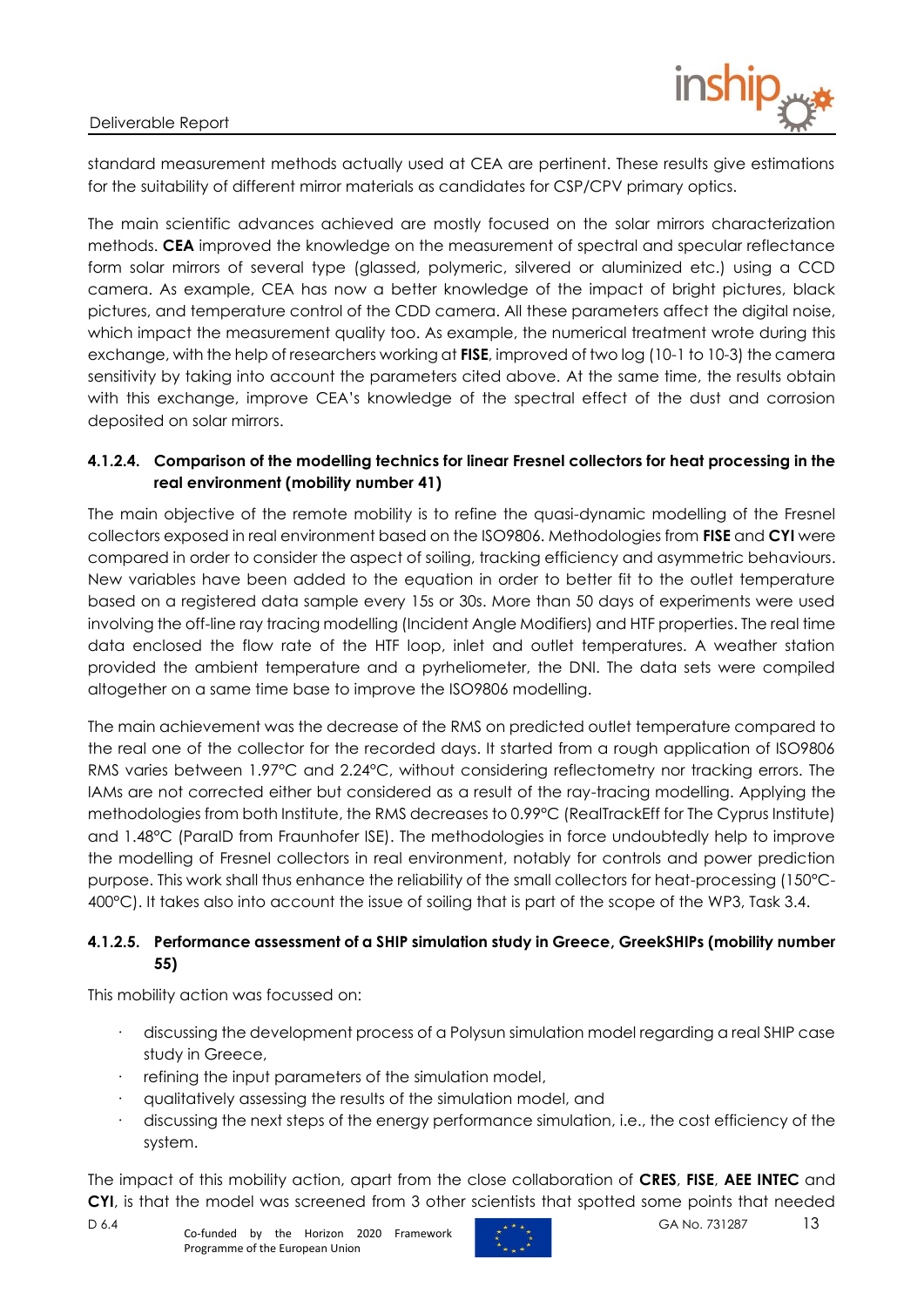

clarification / justification. As a result, the model is now refined and optimized, and its results are more reliable and closer to reality.

#### **4.1.2.6. Definition of suitable ageing tests for industrial environment conditions (mobility number 3)**

In this mobility involving **FISE** and **CIEMAT** the main objective was the discussion of scientific results, difficulties, and questions of the current and completed work of both partners on corrosion and soiling remaining, and of qualitative and quantitative measuring methods, mechanism and suitable aging test. As a result of the exchange, both partners agreed to work together on issues such as reflectance measurements; monitoring corrosion and erosion by optical methods as microscopy, AFM, roughness, transportable devices for measurements on test sites; and detection methods to monitor corrosion or erosion and accelerated stress test (correlation of test results indoor/outdoor).

### <span id="page-13-0"></span>**4.1.3. In the framework of WP4**

#### **4.1.3.1. Knowledge exchange on particle technologies for high temperature SHIP (mobility number 38)**

The main goals of this mobility action were to exchange fundamental and cross-cutting knowledge on particle technologies, i.e., numerical modelling and experimental knowledge, for hightemperature SHIP applications to benefit **METU** and **DLR**. This fundamental knowledge supports T4.1 (particle technologies for the metallurgical industry), T4.2 (particle technologies for the Cement Industry), T5.1 (particle technologies for storage), and T5.2 (particle-based solar receivers), and to further explore the research synergies that motivated the exchange and develop and implement strategies to exploit these synergies after the onsite working. The knowledge gained by METU-GÜNAM's will increase the Scientific Excellence in these tasks.

#### **4.1.3.2. Conceptual design of high-concentration optics for scale-up of ceramic cavity air receiver (mobility number 49)**

The objectives of this exchange were: (1) to present the main results of optical conceptual developments done within Task 4.4 of WP4; (2) To acquire knowledge about the work done in ETH about solar thermal cavities/solar fuel production; (3) To link this knowledge with the future developments within WP4, namely the study of the optical and thermal performance of solar tower systems with beam-down approach; (4) Set the conditions and boundaries for the collaboration between UEVORA and ETH within INSHIP activities and (5) Definition of future joint collaboration between UEVORA and ETH regarding publications, mobilities and future projects.

The main achievement was the success of the link between the optical developments done in **UEVORA** and the research on thermal cavity/solar fuel production in **ETH**. Indeed, there is almost a perfect match between these two topics as the solar fuel production requires the use of high concentration optics, seeking maximum efficiency conversion. The methodologies of optical design were presented to the group and, as a first task, it was even possible to replicate ETH's solar dish system. A quick prediction of the solar dish optical performance was presented, using raytracing technique and etendue-conservation method, along with some blueprints of how it can be eventually improved in the future. Furthermore, the inputs received from ETH about the solar cavities used have provided the necessary inputs to link the optical designs with a concrete practical solution, seeking the final modelling of the annual performance of a solar tower system for solar metallurgy/lime/fuel production.

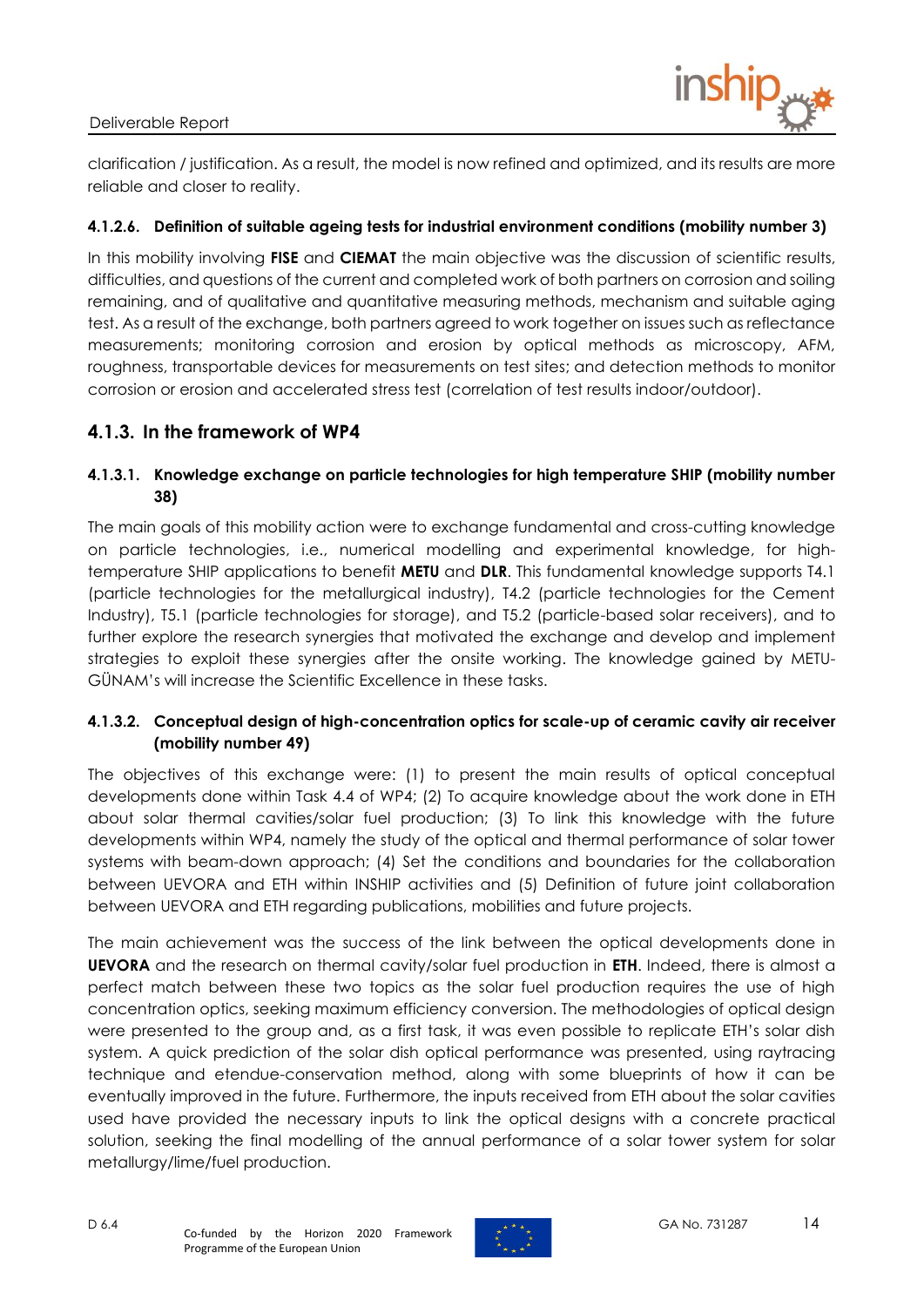

#### **4.1.3.3. Exchange on Thermal Energy Storage (mobility number 4)**

In this mobility action involving **FISE** and **CEA**, the main objective was the open discussion of scientific results, difficulties, and questions of the current and completed work of both partners. The focus was on experimental and numerical work on thermocline energy storage with and without fillers in the high temperature range and was supplemented by content on latent heat storages.

Both parties gave a tour of their experimental facilities, to existing prototypes and to existing test benches. Evaluation methods of prototypes were discussed as well as material selection and testing routines. Discussion on concepts and their advantages and drawbacks of different storage technologies and the integration of thermal energy storage for 24/7 continuous operation in CSP plants, industrial application as well as for solar driven industrial processes took place. Existing models developed by the two parties for the simulation of TES (bed, hydraulic, thermal, phase change, distribution etc…) where presented as well as previous work on system simulation with Integration of TES model. During the exchange the parties identified several fields of interest for further collaboration between FISE and CEA.

#### **4.1.3.4. Development of interface for ray tracing on GPU in Tonatiuh (mobility number 43)**

The main objective of this mobility exchange was to investigate the advantages of ray tracing on a GPU card (a GeForce GTX 1070 by Nvidia) for the numerical simulation of CST power plants. The performance of ray tracing in the test case exceeds all expectations. It was possible to render a CST power plant with more than 1 million heliostats at 60 FPS (vsync) in 4K on a mid-range laptop with GeForce GTX 1070. A big advantage of OptiX library is that it can run even on pre-RTX cards by using CUDA cores. The shadows and multiple reflections of rays (coming from the camera) are still rendered correctly. The ability to have such a tool for a real-time control of big heliostat fields is very valuable. It helps to check quickly which parts of heliostat field have a performance issue and provide a clue on how to fix that.

The ray tracing was also used to compute the flux distribution on the receiver. In this simulation, the rays were cast from the sun rather from the camera, and the number of rays was significantly increased to cover a field with 10K heliostats. Once again, the performance exceeded the expectations, and it was possible to trace more than 300M rays per second. For comparison, the ray tracing on CPU is typically limited to 10M rays per second.

The source code developed during the exchange has been added to a repository with version control and is ready to be published on GitHub. The tool mostly serves as a proof-of-concept (PoC), but some additional efforts are necessary to make it suitable for a general-purpose use as a ray tracing interface in Tonatiuh.

#### **4.1.3.5. DISHVR (mobility number 54)**

The research mobility was dedicated to the study on the optical coupling between solar dishes in the context of subtask 4.4.1, and the metallic volumetric receiver with a hierarchical structure developed by **FBK** and studied in subtask 4.3.3. The optical study was perfumed using the last innovative version of software dedicate to the Monte Carlo ray tracing called Tonatiuh++. In particular, the irradiation map on the target composed by a mosaic composed by several hexagonal HVR was studied. A comparison with direct coupling and the use of CEC secondary optics was also studied. This modelling based on Tonatiuh++ clearly indicates that the positioning of CEC is strategic to optimize the solar propagation on the target.

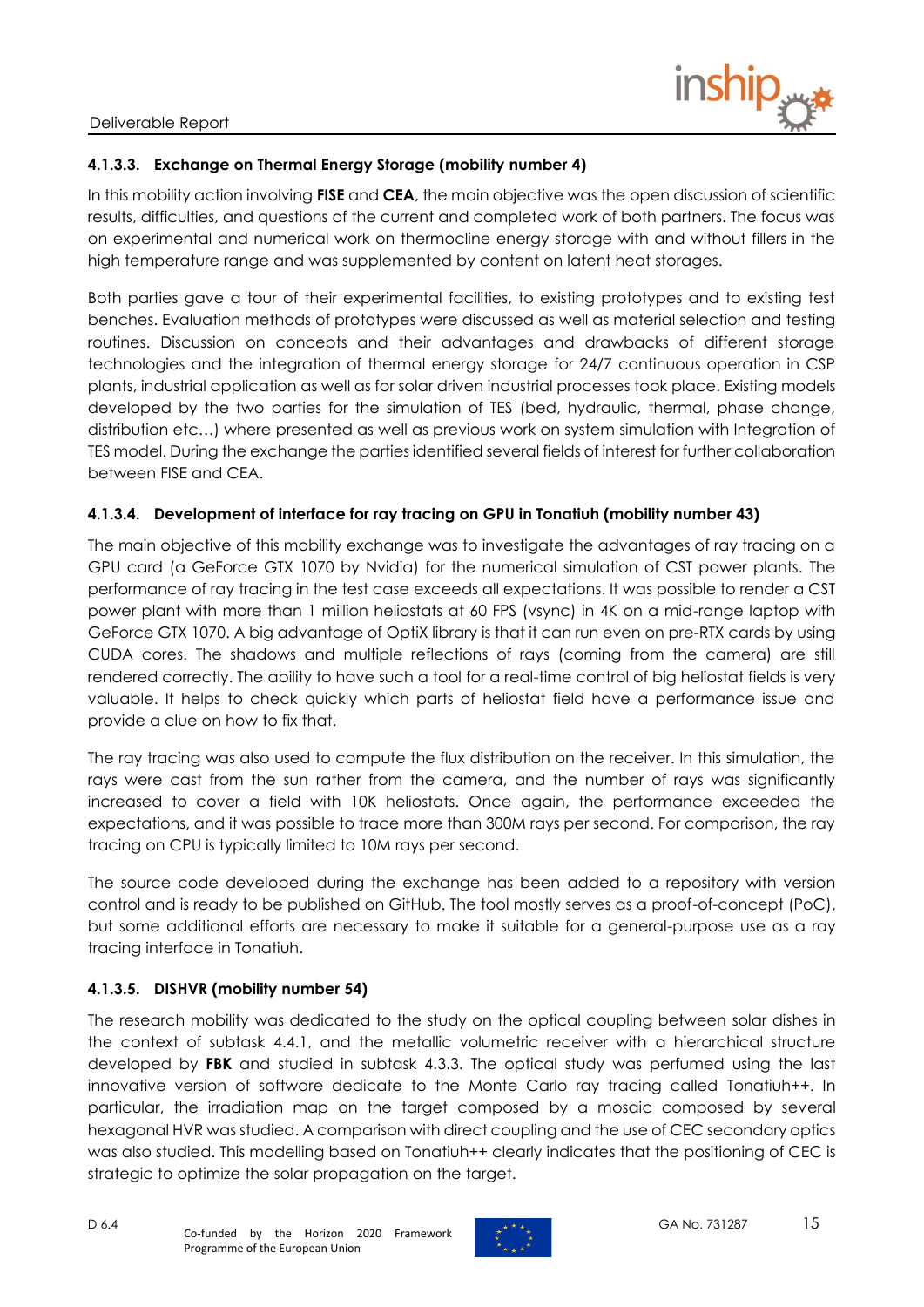

#### **4.1.3.6. Flux characteristics of the solar tower at IMDEA Energy (mobility number 48)**

This mobility was aimed at knowledge transfer from **IMDEA** to **ETHZ** on the flux characteristics of the solar tower at IMDEA Energy to assist in the long-term vision of designing a scaled-up prototype of ETHZ's lab-scale solar air cavity-receiver and testing it at the solar tower.

Experimentally measured flux maps were shared by IMDEA Energy for two days of the year: one close to the summer solstice and the other close to the autumn equinox. The flux maps, in the form of a data matrix, were successfully processed by ETHZ using Matlab to obtain the mean flux density (in kW/m2) and radiative power (in kW) as a function of the diameter of a circle centred around the geometrical centre of the flux map. The circle represents the aperture of the envisioned cavityreceiver. This spatial distribution of the radiative flux on the focal plane of the solar tower is expected to assist ETHZ further in the design of a scaled-up cavity-receiver.

Under INSHIP Task 4.3 ("Solar fuel production for the transportation sector"), an experimental proofof-concept of ETHZ's solar air receiver was successfully demonstrated (TRL 3). The current exchange established the first step towards pushing this technology towards validation in a relevant environment (TRL 4/5) as part of future research efforts.

#### **4.1.3.7. Knowledge exchange on modeling tools for high-flux solar optics and solar receivers (mobility number 37)**

This mobility was aimed at knowledge transfer between **UEVORA** and **ETHZ** on modelling tools for high-flux solar optics and solar receivers to support future joint studies on scaling-up a solar air receiver.

The main achievements of this mobility were:

- · The transfer of knowledge from UEVORA to ETHZ on the typical workflow of designing solar concentrators, including the use of Python for design of a concentrator geometry and its export to the ray-tracing software Tonatiuh for optical performance assessment.
- The transfer of knowledge from ETHZ to UEVORA on a typical solar receiver modelling workflow, including solution of radiation heat transfer using Monte Carlo ray tracing, followed by export of radiation solution to a CFD software to solve for fluid flow and temperatures.
- Potential configurations of large-scale implementation of the solar receiver on top of a solar tower were also discussed.

#### **4.1.3.8. Knowledge exchange on high temperature heat transfer media for SHIP, including solid particles and air (mobility number 31)**

The specific objectives of this mobility were:

- · To share the details of the open-source Monte Carlo Ray Tracing software developed at **METU** for particle systems in beds of thousands of particles. Discussions included modelling methods, assumptions, applicability, and software usage.
- · To describe a new open-source software for modelling heat transfer in dense granular flows, which can be used to simulate particle and heat flow in many solar receivers and heat exchangers. Details of the model and example outputs are demonstrated.
- · To share modelling techniques for multi-phase radiative problems, relevant to the work of both METU and ETHZ. Modelling approaches (Monte Carlo, particle-scale, pore-scale, and

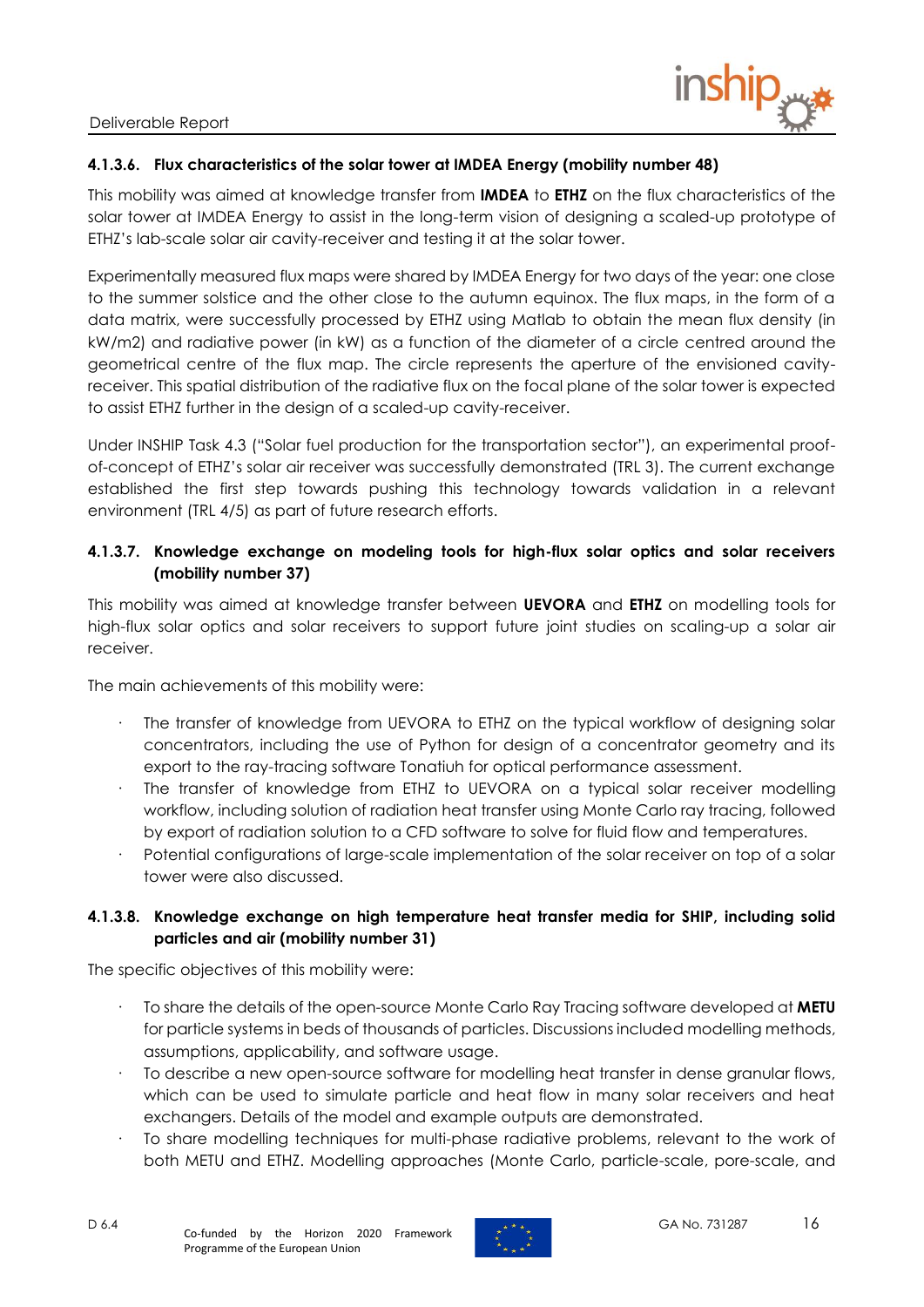

continuum approaches) are discussed. Applicability of programming languages to different simulation applications discussed, comparing Matlab, Julia, C++, and Fortran.

- · To share of recent experimental and modelling results for non-pressurized air receivers by **ETHZ**.
- · To discuss the potential overlaps of air receiver technologies and particles systems for industrial applications.

ETHZ and METU have identified several areas of expertise which overlap and could complement each other in the future. The deep knowledge of radiation in air receivers at ETHZ alongside the solid particle heat transfer expertise of METU may provide a synergetic relationship where both technologies are used in a SHIP system. This may include the non-pressurized air receivers for process heat applications, with thermal storage in particles being a method to store excess heat for later use or in a secondary process.

#### **4.1.3.9. Development of optical layout of heliostat field for the specific high-temperature thermochemical processes (mobility number 42)**

The main objective of this collaboration was to further enhance the modelling and optimization of the beam down concept proposed by **UEVORA** and explored by CYI in a previous collaboration.

The main achievement of the mobility was the design of the facility in Tonatiuh++, which is an advanced Monte-Carlo Ray-Tracer (MCRT) currently in active development by **CYI** and it is considered as the evolution of Tonatiuh which is the de-facto standard of open source MCRT's for the modelling of solar concentrating systems. The results obtained within the framework of this mobility have undoubtedly helped towards getting a deep understanding related to the etenduematched LCCS of the proposed concept. A clear roadmap to keep progressing, refining and fine tuning of the concept has been established between UEVORA and CYI.

#### **4.1.3.10. Comparison of two reactor configurations for carbonate mineral calcination (mobility number 56)**

The aim of this collaboration between **CIEMAT** and **UEVORA** was to make a comparison between the option of using or not using a secondary concentrator to see which configuration gives better optical efficiency of the reactor installed in the CRS installation located at PSA.

In this collaboration UEVORA designed the geometry of a secondary mirror for the particular scenario of the heliostat field in the CRS installation. Furthermore, a comparison between the results of the system with and without the chosen CPC concentrator (secondary concentrator) was carried out at UEVORA, where the Tracepro software was employed to perform these simulations. From the results it was observed that the CPC increases both the optical efficiency and concentration factor in both of the two scenarios considered: 1) ideal materials and collimated rays; 2) realist material reflectivity of 92% and solar angular profile considered.

From the results obtained it can be concluded that for high concentration factors (small receivers), the inclusion of CPC and/or non-imaging optics as secondary mirrors might be very important to increase the performance of such systems, as well as it shows the feasibility to use them to perform different processes related to the processing of the lime from limestone such as carbonate mineral calcination.

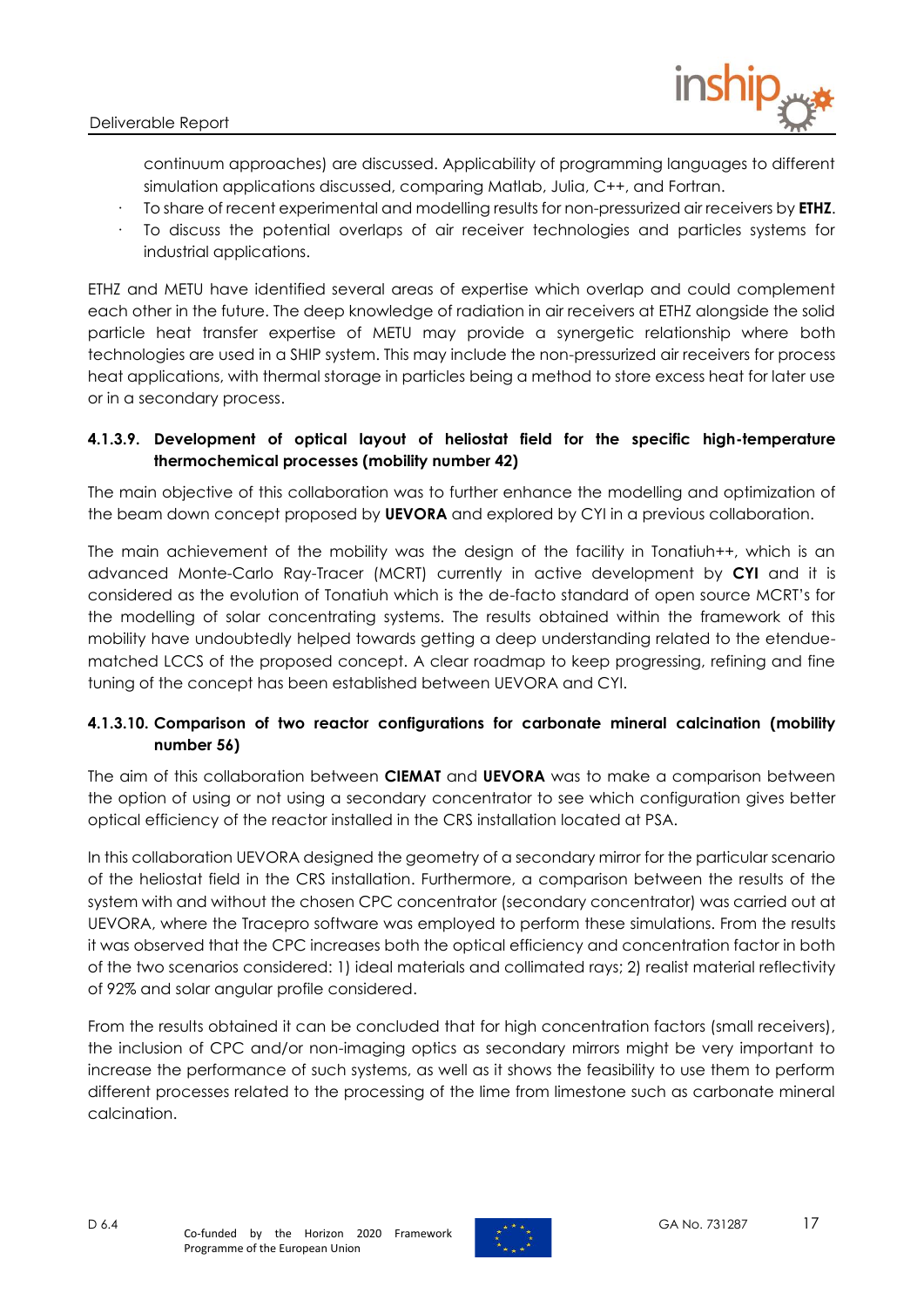

### <span id="page-17-0"></span>**4.1.4. In the framework of WP5**

#### **4.1.4.1. Thermal Energy Storage systems and storage management (mobility number 19)**

The main target of this mobility was to share knowledge and good practices with **CIEMAT**'s team, regarding thermal energy storage modelling and simulation skills, as well as procedures for testing thermal energy storage systems, since **UEVORA** developed a simplified storage model for a real phase change material (PCM) storage medium, deployed in a solar heat to industrial processes (SHIP) installation project in Portugal. After obtaining experimental data from the installed system the model was adapted to be validated. These results also help to predict storage system behaviour and improve energy management strategies of the whole system, to deliver solar process heat both to continuous and batch type processes.

Good practices concerning procedures for testing thermal energy storage prototypes/systems were collected and discussed. This will help to better characterize experimentally the storage system, which in turn will help to further validate the model with experimental data. Another point of interest is that probably different geometries can be modelled in the future in order to predict adequate storage systems that are suitable for SHIP after a well conducted system sizing.

#### **4.1.4.2. Wetting mechanisms in MD at low driving forces (mobility number 47)**

In this mobility action involving **AEE INTEC** and **CIEMAT** the main objectives were MD experimentation at PSA facilities, and exchange on MD experiences at low temperature between the two institutions, in line with the activities being developed in Task 5.3.

These results confirm a limitation in the MD technology that needs to be avoided. It would be very interesting to make a more detailed study as there are still some unanswered questions about the characteristics of the membrane or the characteristics of the solution that trigger this behaviour, whether it is salt-induced wetting or whether it is an osmotic phenomenon that is always present.

#### **4.1.4.3. Development of process integration method linking simulation software on EE measures and heat storages with solar simulation software (mobility number 2)**

In this mobility action involving **FISE** and **AEE INTEC** the main objectives were the exchange on models and methods developed at both institutes, the identification of further cooperation, the visit of local test facilities as well as an operating SHIP plant and the refinement of project related open tasks.

In several sessions an intensive exchange on programming, modelling & simulation took place with different contact persons: FISE has expertise, among others, on simulation of SHIP and CSP and other heat supply systems, e.g., heat pump integration in industrial processes. AEE INTEC presented several tools for energy efficiency analysis and shared some of their profound knowledge on how to gather and process the necessary data. Energy efficiency analysis is an essential part of feasibility studies for SHIP integration. Besides this, AEE INTEC gave insights into detailed process side models.

These actions serve the better understanding of the methodology and the potential of the models and thus broaden the view for niches, possible linking of models and further development.

#### **4.1.4.4. Business Models, Economic Assessment, Solar Payback (SPB) Online Calculator (mobility number )**

In this mobility action involving **AEE INTEC** and **FISE** the main objectives were to jointly work on general methodology on the optimized integration of SHIP, to discuss main work steps, to understand the

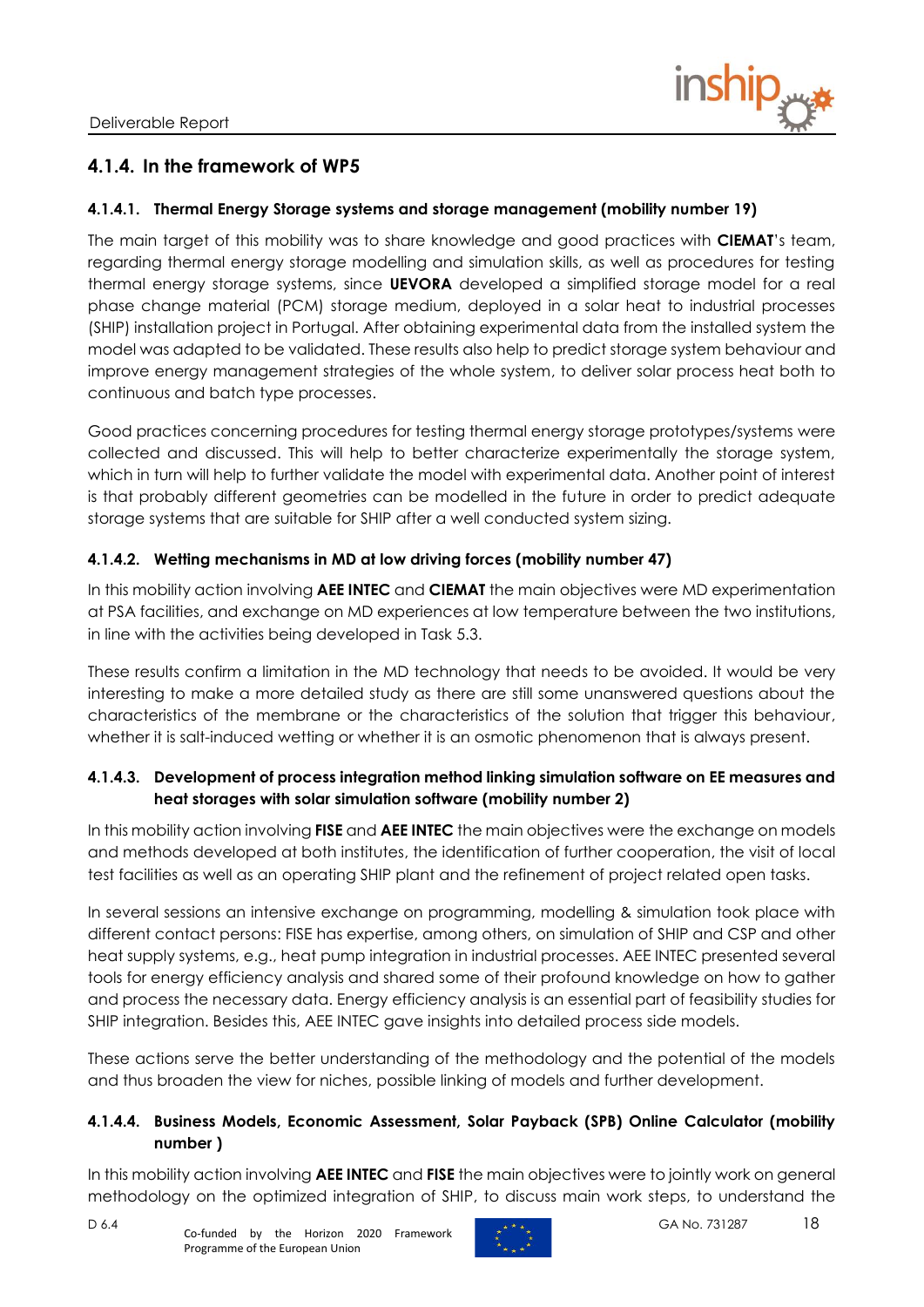

selected methodology, to compare it with other approaches and thus identifying strengths and weaknesses, and finally to apply it for a selected case study. As a result, a detailed understanding of three different business models (EPC-Sales Model, EPC-Rental Model, ESCO Model) used in SHIP systems was established, and an online exercise session was conducted on the use of solar payback calculator, which led to a good understanding for different challenges, demands and needs, that will further influence the development of the presented pathway.

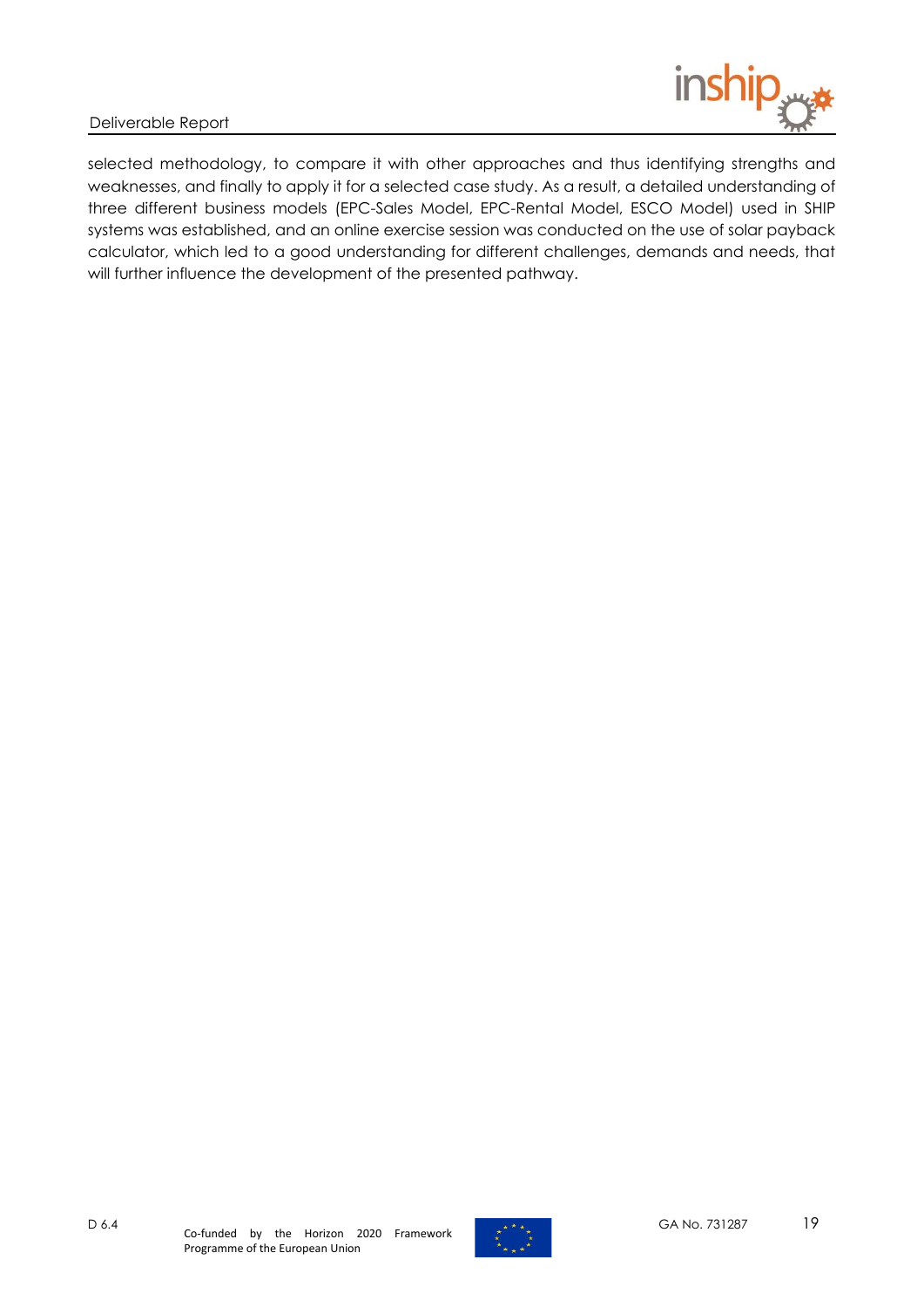

# **4.2. Scientific output of the exchange of personnel**

<span id="page-19-0"></span>

| No.            | <b>Type<sup>a</sup></b>                         | <b>Title</b>                                                                                                                                        | <b>Authors</b>                                                                                                       | <b>Title</b><br>of<br>the<br>Journal/Proc./Book                                                                                              | Number, date or<br>the<br>freg.<br>of<br>Journal/Proc./Book | Peer-<br>ls.<br>reviewed?<br>(Yes/No) | Is Open<br>Access?<br>(Yes/No) | <b>DOI</b>   |
|----------------|-------------------------------------------------|-----------------------------------------------------------------------------------------------------------------------------------------------------|----------------------------------------------------------------------------------------------------------------------|----------------------------------------------------------------------------------------------------------------------------------------------|-------------------------------------------------------------|---------------------------------------|--------------------------------|--------------|
| $\overline{1}$ | Paper in Proceeding of<br>Conferences/Workshops | Comparison of<br>Advanced<br>Parameter<br>Identification<br>Methods for<br>Linear Fresnel<br>Collectors in<br>Application to<br>Measurement<br>Data | Schöttl,<br>Peter<br>C.<br>Alaric<br>Montenon,<br>Costas<br>Papanicolas,<br>Stephen Perry<br>and<br>Anna<br>Heimsath | Proceedings of the<br>26 <sup>th</sup><br><b>SolarPACES</b><br>International<br>Conference<br>(SolarPACES 2020)                              |                                                             | Yes                                   | Yes                            | Under review |
| $\overline{2}$ | Paper in Proceeding of<br>Conferences/Workshops | Etendue-<br><b>Matched Solar</b><br>Tower Beam-<br>Down System<br>for High-<br>Temperature<br>Industrial<br>Processes                               | Diogo<br>Canavarro,<br>Gonçalo<br>Delgado,<br>Vikas<br>Patil,<br>Manuel<br>Blanco<br>and<br>Pedro Horta              | Proceedings of the<br>26 <sup>th</sup><br>SolarPACES<br>International<br>Conference<br>(SolarPACES 2020)                                     |                                                             | Yes                                   | Yes                            | Under review |
| 3              | Paper in Proceeding of<br>Conferences/Workshops | Dimensioning<br>tool for<br>the<br>balance<br>0f<br>plant of solar<br>heat<br>for<br>industrial<br>processes<br>systems                             | R.<br>Christodoulaki,<br>M. Biencinto, L.<br>González,<br>$V$ .<br>Drosou,<br>Valenzuela                             | 13 <sup>th</sup><br>International<br>Conference<br>on<br>for<br>Solar Energy<br><b>Buildings</b><br>and<br>(Eurosun<br>Industry<br>$2020$ ), | Athens, Greece, 1-<br>4 September, 2020                     | Y                                     | Y                              | Under review |
| $\overline{4}$ | Paper in Proceeding of<br>Conferences/Workshops | Solar Heat for<br>Industrial<br><b>Processes</b><br>Systems;<br>a                                                                                   | Christodoulaki<br>Tsekouras<br>R.,<br>P., Drosou V.,<br>Fluch J.                                                     | 13 <sup>th</sup><br>International<br>Conference<br>on<br>Solar Energy<br>for<br><b>Buildings</b><br>and                                      | Athens, Greece, 1-<br>4 September, 2020                     | Y                                     | Y                              | Under review |